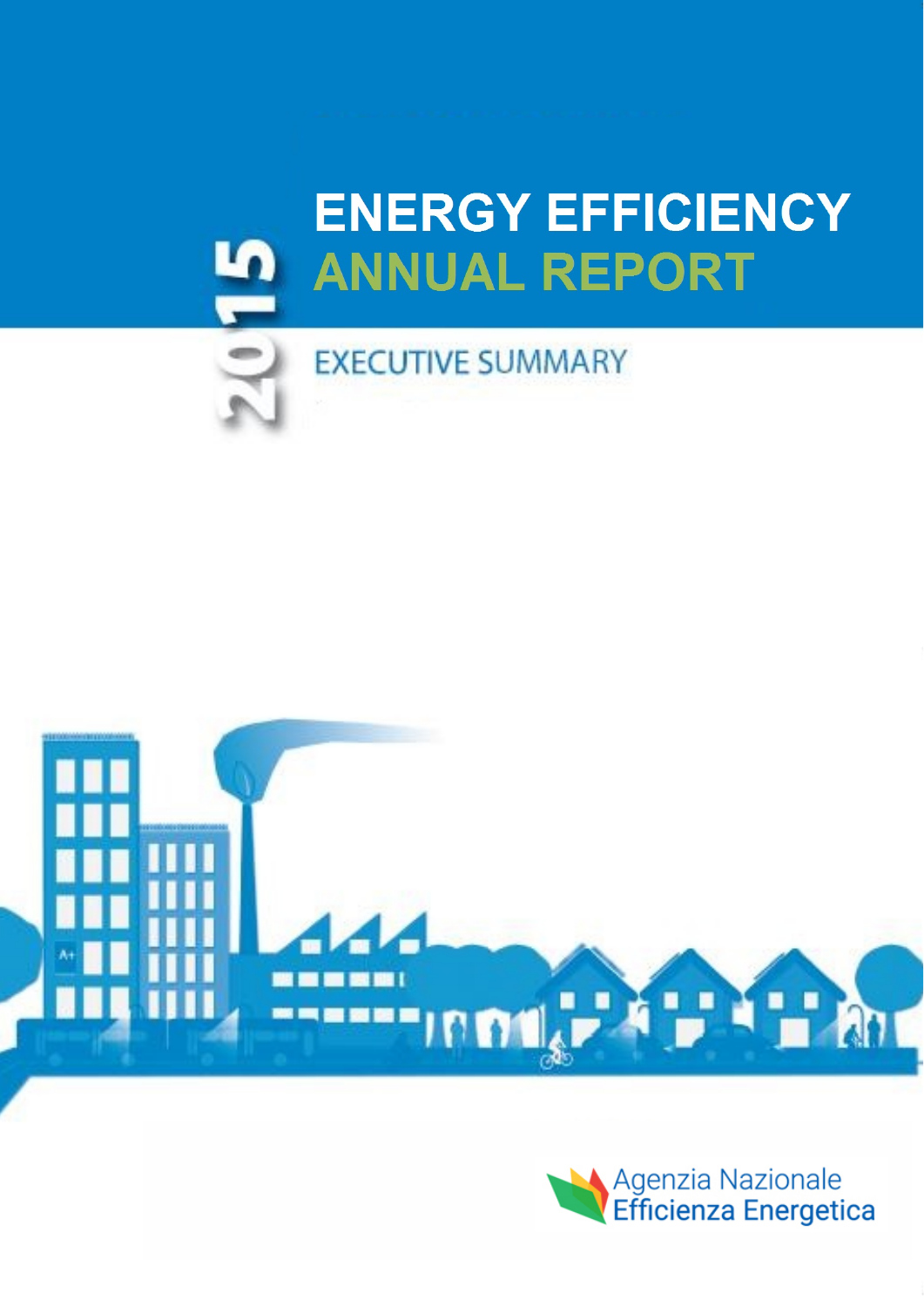## **ENERGY EFFICIENCY ANNUAL REPORT**

### **2015**

## **EXECUTIVE SUMMARY**

**August 2015**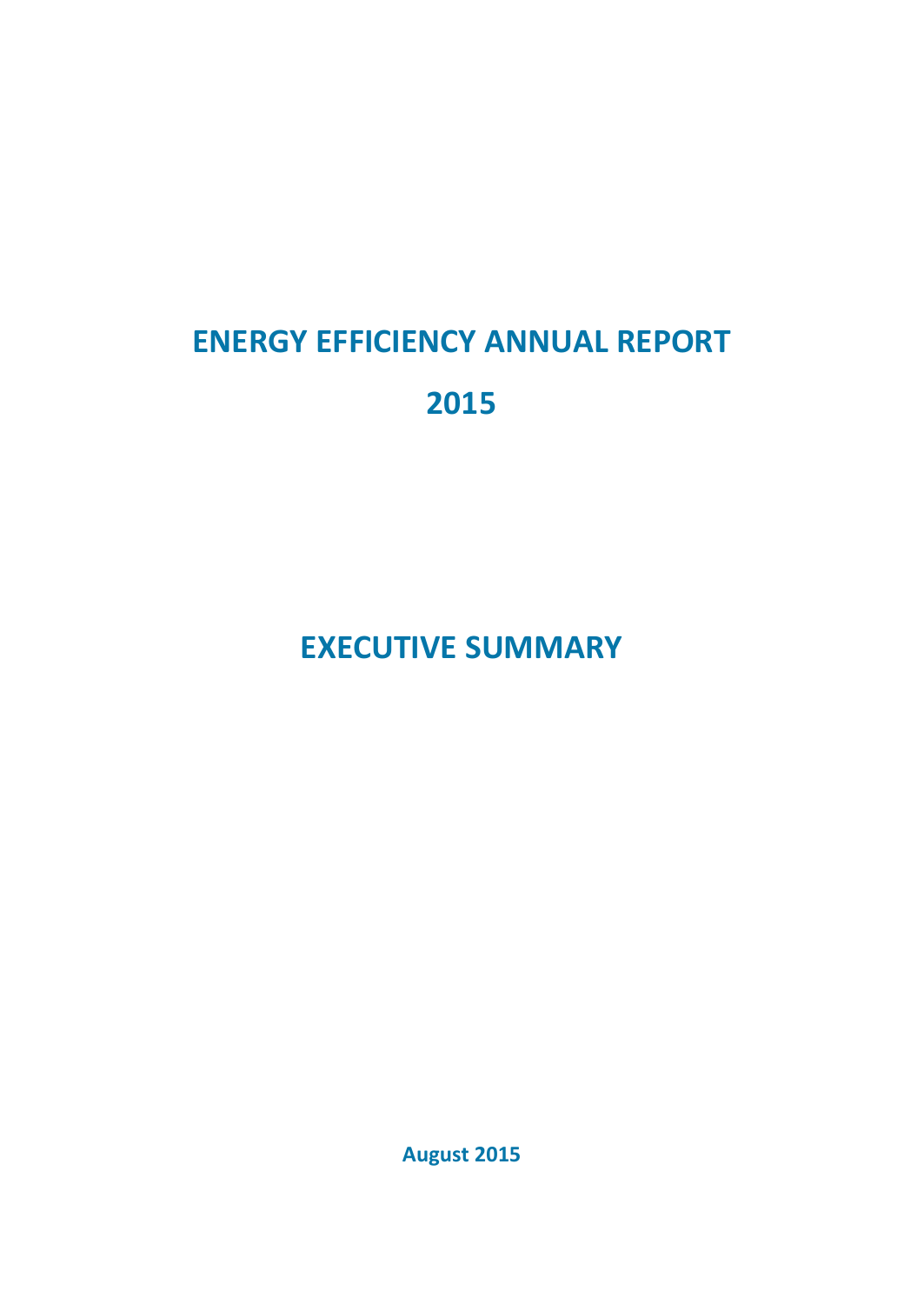The full report was edited by the Italian National Energy Efficiency Agency of ENEA, on data and information available at April 30<sup>th</sup>, 2015.

**Project Leaders**: Roberto Moneta, Nino Di Franco, Ilaria Bertini, Alessandro Federici

**Project Manager**: Alessandro Federici

**Editorial team**: Carlo Alberto Campiotti, Dario Chello, Antonio Disi, Gaetano Fasano, Laura Manduzio, Mauro Marani, Chiara Martini, Gabriella Messina

**English translation**: Chiara Martini

**Cover design**: Cristina Lanari

The Italian National Energy Efficiency Agency would like to thank all the authors, and key experts who played advisory roles in drafting the full report.

#### **For further information please contact**:

Agenzia Nazionale per l'Efficienza Energetica CR ENEA Casaccia. S.P. 002 Via Anguillarese, 301 00123 S.Maria di Galeria - Roma e-mail[: efficienzaenergetica@enea.it](mailto:efficienzaenergetica@enea.it)

Without further permission, the contents of this document may be reproduced in whole or in part for non-commercial use only, and provided that both ENEA is acknowledged as the source, and any third party receiving the material is informed that these conditions also apply to them and that they must comply with these conditions.

To download a copy of the full report, please visit: [http://www.agenziaefficienzaenergetica.it/.](http://www.agenziaefficienzaenergetica.it/)

#### **ENERGY EFFICIENCY ANNUAL REPORT 2015 - EXECUTIVE SUMMARY**

2015 ENEA – [www.enea.it](http://www.enea.it/)

Italian National Agency for New Technologies, Energy and Sustainable Economic Development

Lungotevere Thaon di Revel, 76 00196 Roma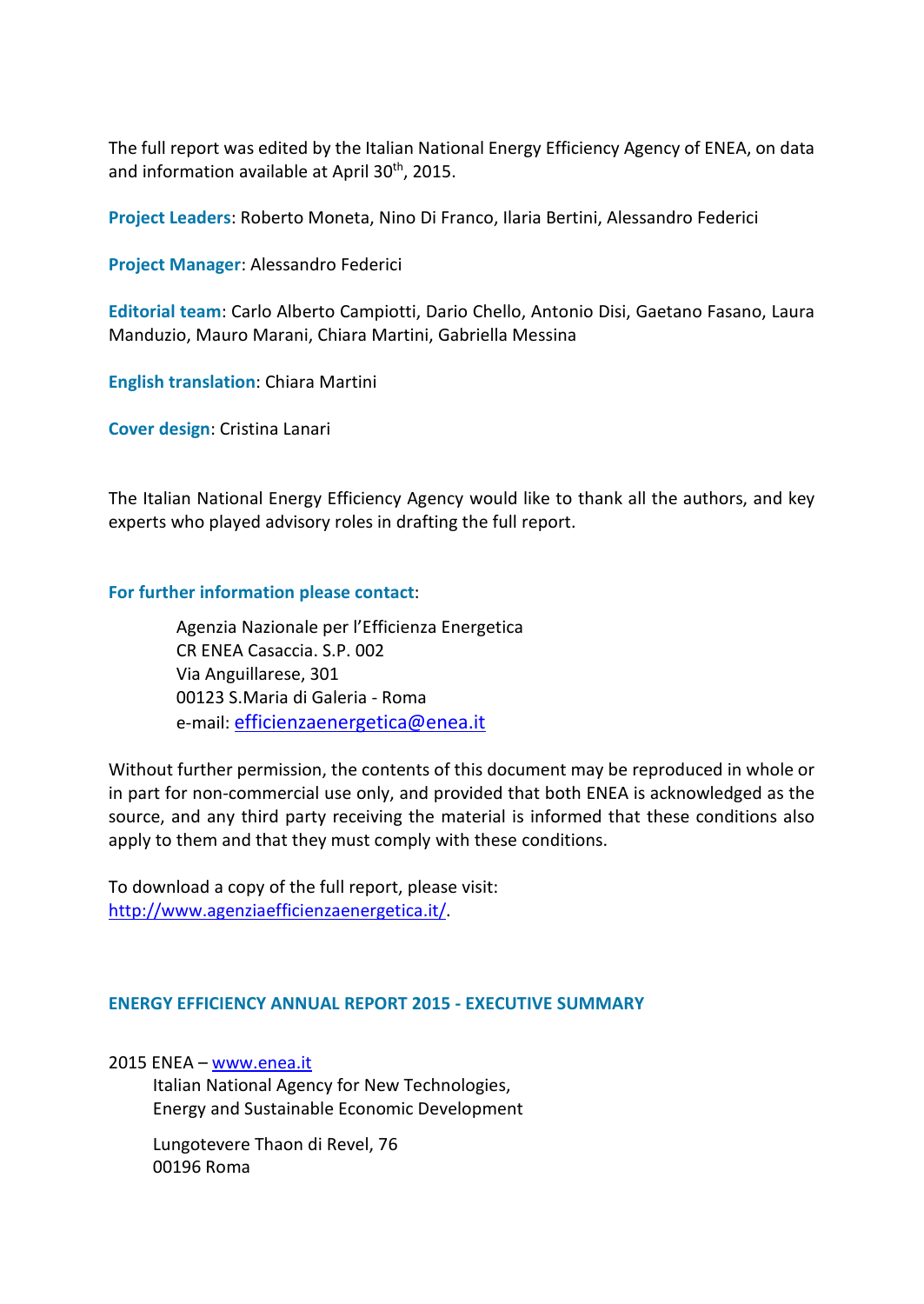

#### **Foreword**

*I always believed in the strength of simple ideas and I am convinced that energy efficiency is one of them. Simple actions make the difference, and a new cultural approach should be developed: to achieve the same result, with a system that makes use of less energy.*

*In recent years, I could look at energy efficiency from different perspectives – citizen, academic professor, Member of Parliament, company consultant, and now in a big national institution strongly involved in the energy challenge – and I witnessed several changes described in this Fourth Annual Report on Energy Efficiency.*

*This report is not only a collection of results. It is the tangible sign that citizens, private companies and public administration have understood and accepted the challenge in this field. Thus,they need a knowledge tool able to help guide themselves, assessing the performances of their initiatives and accepting suggestions for the direction of this deep change.*

*Our industry sector, and the pioneering White Certificatesscheme, have ensured between 2005 and 2013 a primary energy saving of almost 5 Mtoe/year and, since 2007, more than two million of taxpayers have invested more than EUR 22 billion in energy upgrading of their homes.* 

*A virtuous path that make us a fundamental component of European environmental and energy*  policy, and places Italy among the most active countries, in particular in terms of cost-benefits of *the implemented actions.* 

*Nevertheless, we still use too much energy to produce manufactured items, heat homes, reach workplaces. Energy efficiency technologies are often available and continuously improving, but the structures and mechanisms that could allow their adoption often develop at a slower speed, impeding the potential advantages.*

*The answer is innovation. In both technologies and behaviors. The change and technological development can increase in a significant way the range of available options, reducing the cost of objectives achievement: looking at future, high performance and efficient technologies will be more and more needed. Nevertheless, hitting the targets would be difficult without an active role of every single actor.*

*Then, we strongly need a more accessible and transparent information, in order to involve the highest number of actors: it would be decisive to recognize to knowledge the role of primary resource for having proactive and well-informed consumers.* 

*In such a context, policy plays a fundamental role to create an attractive environment for knowledge, research and development, and to support those actors that as ourselves are committed to "create" innovation. Well-structured technological development policies are key in a strategy to attract more investments in energy efficiency technologies.* 

*Thanks to the know-how of our researchers, recognized experts inside and outside national borders, we can provide a contribution to identify appropriate solutions to the needs of both collectiveness and single citizens: the Annual Report on Energy Efficiency is a product of this know-how and competence, which we willingly make available with the wish it could be a useful knowledge and work tool.* 

*Federico Testa*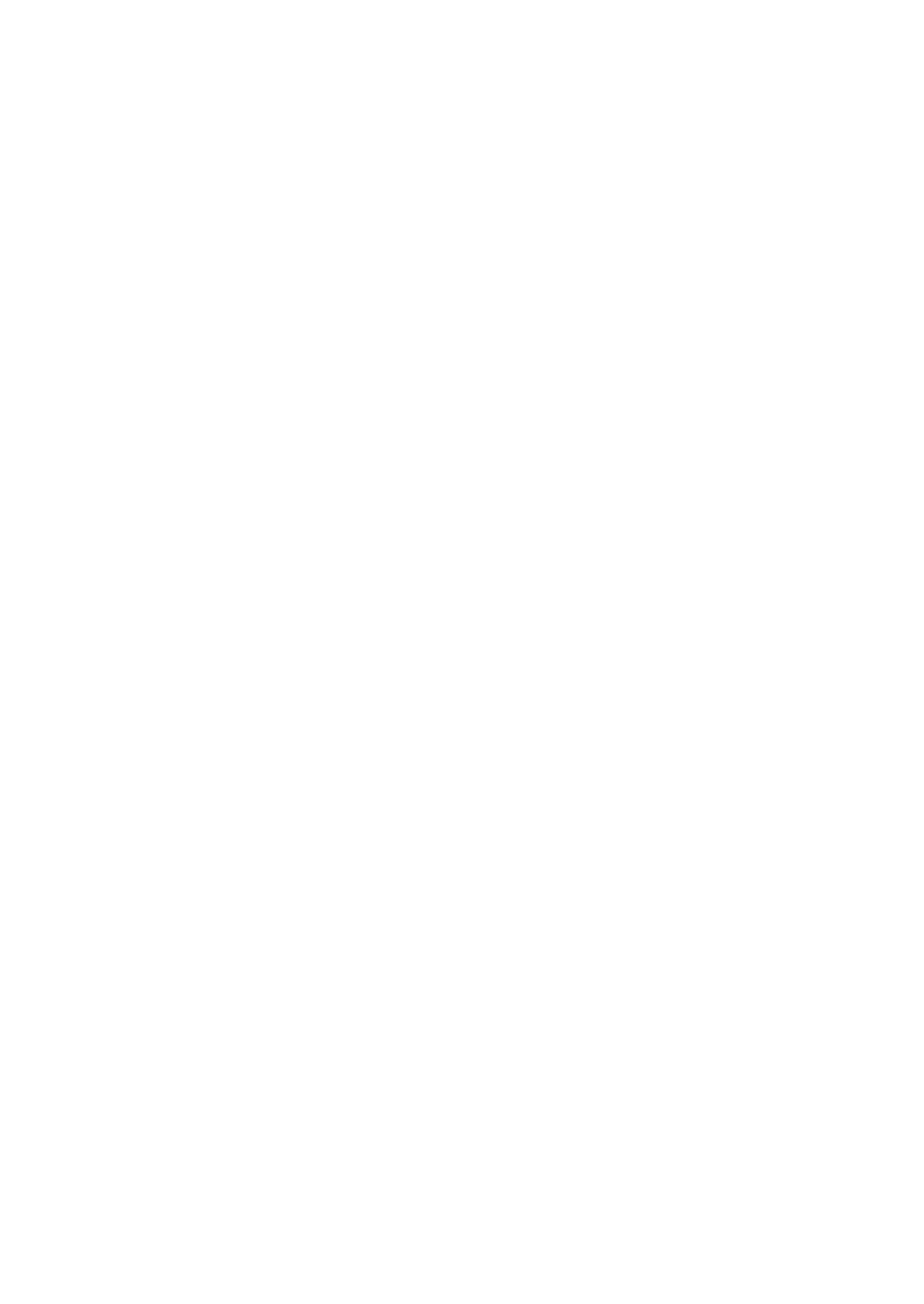

#### **Table of contents**

| Introduction: the international and national context                            | 7  |
|---------------------------------------------------------------------------------|----|
| 1. Energy demand                                                                | 9  |
| 2. Final energy use                                                             | 9  |
| 3. Energy intensity                                                             | 11 |
| 4. Monitoring of indicative national objectives of energy saving, effectiveness |    |
| and efficiency of the adopted measures                                          | 12 |
| 5. Renovation of the building stock                                             | 16 |
| 6. The energy efficiency market and available financial tools                   | 18 |
| 7. Information and training                                                     | 21 |
| 8. Sustainability and competitiveness of the agro-food system                   | 24 |

#### **Authors 26**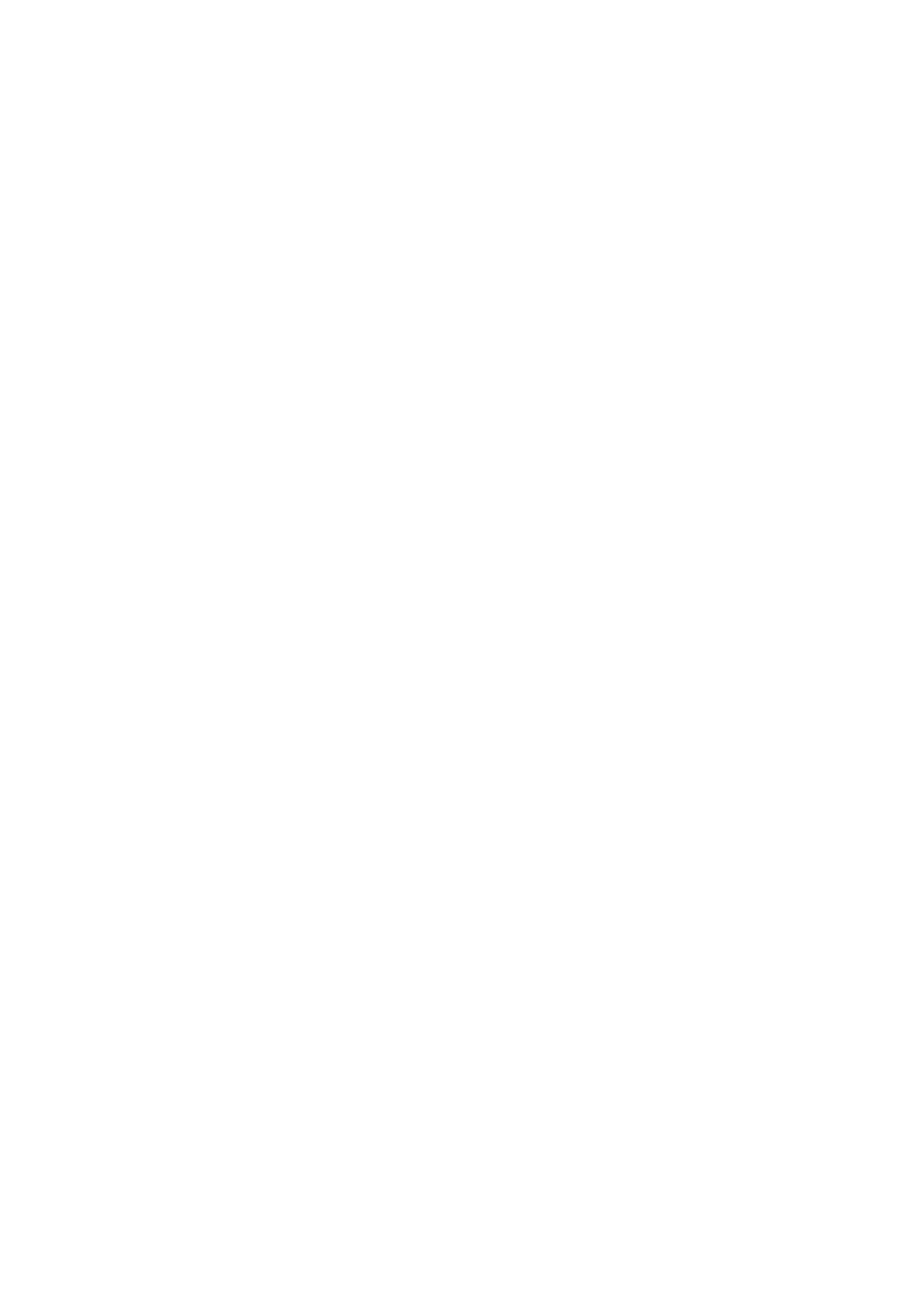

#### **Introduction: the international and national context**

In recent years, attention to energy efficiency has grown, from the lack of visibility inherent in its past identification as "the hidden fuel" to an increasing recognition as "the first fuel". According to the International Energy Agency (IEA), energy efficiency is placed on an equal footing with any other energy resource and it can contribute to the three main challenges of world energy policy: energy security, sustainability and economic development.

In the period 1970-2011, avoided energy use from energy efficiency improvements (1,337 million tonnes of oil equivalent, Mtoe) was larger than the total final consumption of oil (1,202 Mtoe), electricity (552 Mtoe) or natural gas (509 Mtoe) in 2011, and higher than total final energy consumption of the European Union (1,139 Mtoe).

In 2050, IEA global analyses show that 40% of energy would have to come from energy savings. This is one of the reasons why the energy efficiency market is receiving a growing attention from institutions, as witnessed by the launch of the *Energy Efficiency Action Plan* by the Group of Twenty (G20) in 2014.

In spite of the key strategic role of energy efficiency, projections reveal that under existing policies the vast majority of economically viable investments will not be realized.

Many barriers contribute to this result, one of the main ones being the lack of attention paid to energy efficiency investment opportunities both by public and private stakeholders relative to other options available on the market, associated for example to unconventional gas. IEA data show that investments associated to technologies for extraction, distribution and use of natural gas and oil are around three times larger than those in energy efficiency, which are still highly differentiated for different countries and end-use sectors.

However, aggregate annual investments in energy efficiency were more than USD 310 billion in 2012 (IEA, 2014), which was larger than supply-side investment in renewable electricity or in coal, oil and gas power generation.

Around 40% of energy efficiency investment worldwide is financed with debt and equity, and the remaining is auto-financed by the private sector, through incentives as well. The market is moving from being a niche to a more established segment, in part as a result of the availability of a greater range of financial products and Energy Performance Contracts, involving a growing number of Energy Service Companies (ESCOs).

As largely highlighted in the Energy Efficiency Directive (EED) 2012/27/EU, European energy efficiency field needs innovative financing tools. Around EUR 100 billion investments per year are necessary to achieve the 20% energy saving target by 2020. In order to address the financing barriers that hinder the deployment of energy saving technologies, we need to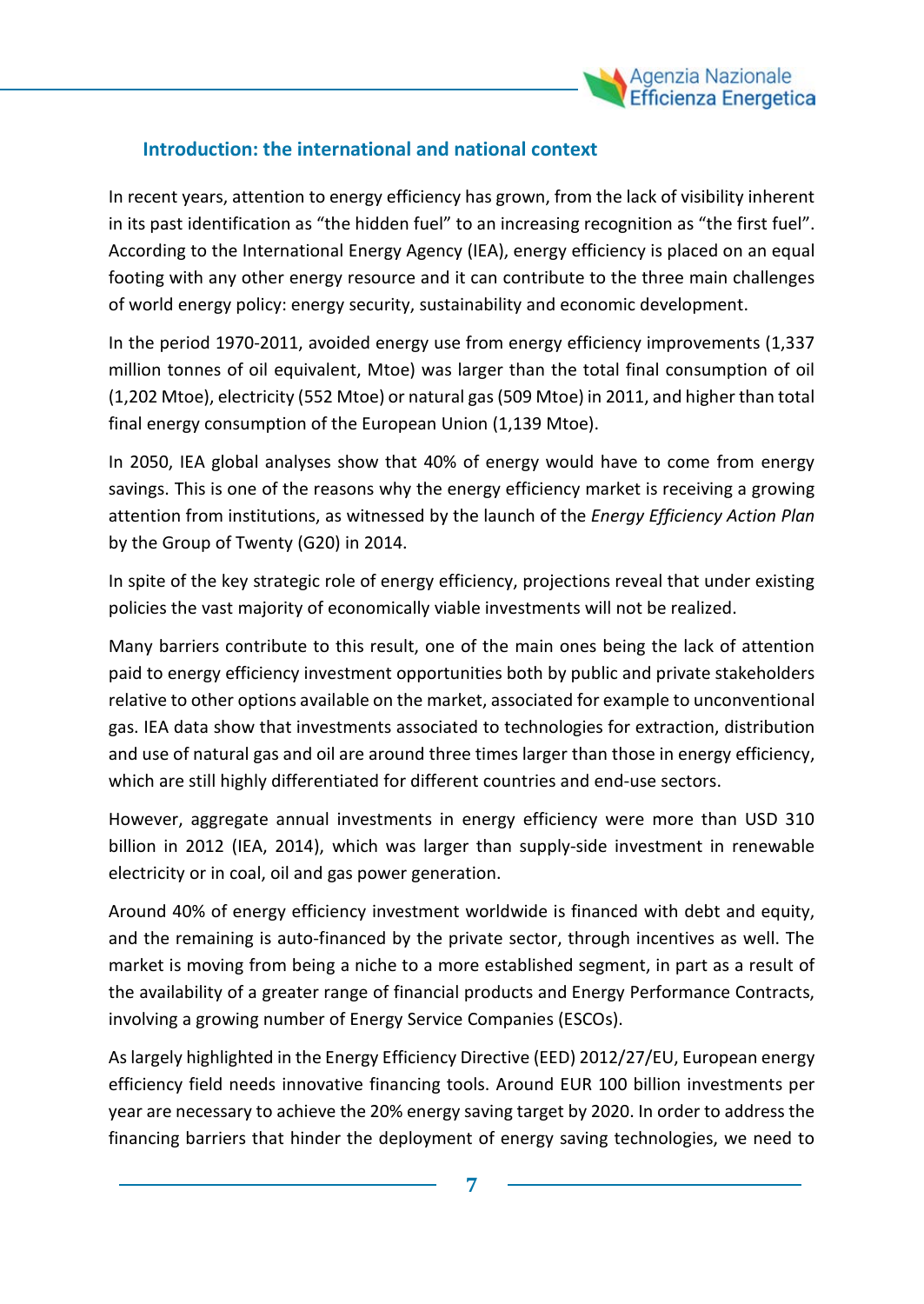

support the development of a robust investment framework in this sector, and to increase the knowledge and capacity among stakeholders.

With the aim of reaching the 2020 objective and providing the basis for further improvements beyond 2020, EED sets a common framework of measures to promote energy efficiency in the EU.

Moreover, it introduces rules to remove obstacles on the energy market and overcome the shortcomings that limit the efficiency in energy supply and use. The Directive also defines national indicative energy efficiency objectives for 2020.

In Italy, the EED transposition (Legislative Decree 102/2014) and the 2014 National Energy Efficiency Action Plan (NEEAP 2014) further reinforce policies in this sector, with the aim of achieving the 2020 energy saving objective of 20 Mtoe of primary energy, equivalent to 15.5 Mtoe of final energy.

|                    |                                                      | Measures to be implemented in 2011-2020          |                                                                           |                                      |      |                               |                          |  |
|--------------------|------------------------------------------------------|--------------------------------------------------|---------------------------------------------------------------------------|--------------------------------------|------|-------------------------------|--------------------------|--|
|                    |                                                      |                                                  |                                                                           |                                      |      |                               |                          |  |
|                    |                                                      | <b>Energy Efficiency Directive - Article 7</b>   |                                                                           |                                      |      | <b>Expected savings at</b>    |                          |  |
|                    | <b>Obligation</b><br><b>Scheme</b>                   | <b>Alternative measures</b>                      |                                                                           | <b>Other measures</b>                |      | 2020                          |                          |  |
| <b>Sector</b>      | <b>White</b><br><b>Certificates</b><br><b>Scheme</b> | <b>Tax</b><br><b>Deductions</b><br><b>Scheme</b> | <b>Heating &amp;</b><br><b>Cooling</b><br><b>Support</b><br><b>Scheme</b> | <b>Standards</b><br><b>Transport</b> |      | <b>Final</b><br><b>Energy</b> | Primary<br><b>Energy</b> |  |
| <b>Residential</b> | 0.15                                                 | 1.38                                             | 0.54                                                                      | 1.60                                 |      | 3.67                          | 5.14                     |  |
| <b>Services</b>    | 0.10                                                 |                                                  | 0.93                                                                      | 0.20                                 |      | 1.23                          | 1.72                     |  |
| Public             | 0.04                                                 |                                                  | 0.43                                                                      | 0.10                                 |      | 0.57                          | 0.80                     |  |
| Private            | 0.06                                                 |                                                  | 0.50                                                                      | 0.10                                 |      | 0.66                          | 0.92                     |  |
| <b>Industry</b>    | 5.10                                                 |                                                  |                                                                           |                                      |      | 5.10                          | 7.14                     |  |
| <b>Transport</b>   | 0.10                                                 |                                                  |                                                                           | 3.43                                 | 1.97 | 5.50                          | 6.05                     |  |
| <b>Total</b>       | 5.45                                                 | 1.38                                             | 1.47                                                                      | 5.23                                 | 1.97 | 15.50                         | 20.05                    |  |

#### **Table 1 – Energy efficiency objectives to 2020 (final and primary energy, Mtoe/year)**

Source: NEEAP 2014

In our country, the White Certificate scheme is the EED obligation scheme. It should ensure the achievement of an energy saving not lower than 60% of the cumulative national energy saving 2020 objective. The other existing incentive measures for energy efficiency interventions would allow the remaining energy saving to be achieved.

The Legislative Decree 102/2014 also introduces the National Fund for Energy Efficiency, an important financial tool to support energy refurbishment of Public Administration buildings and interventions to reduce energy consumption in industry and service sectors. A specific component of the fund sustains investments in district heating and cooling.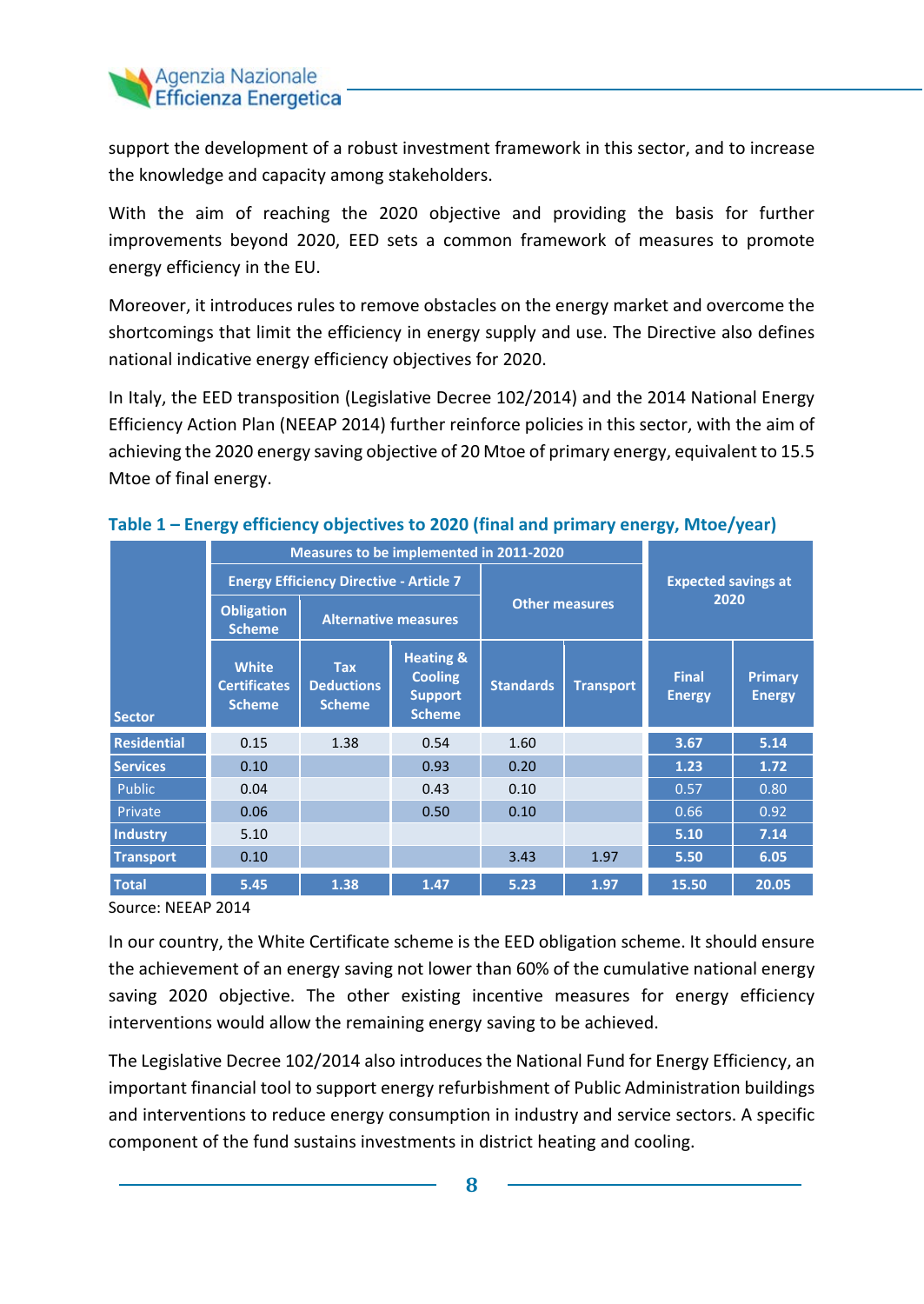

The currently available financial resources amount to more than EUR 800 million. In order to ensure an optimal coordination between interventions financed by the Fund and other energy efficiency measures, the Decree has also envisaged a specific steering committee, recently constituted: the quick implementation of the program for energy refurbishment of Public Administration buildings is among its primary objectives, and the Government has earmarked EUR 350 million for the period 2014-2020.

#### **1. Energy demand**

In 2013, primary energy demand has confirmed its negative trend: gross inland consumption was 173 Mtoe, decreasing by 1.9% relative to 2012.

More in detail, natural gas consumption was at the same level than oil consumption (57.4 Mtoe). Renewables were the only primary energy source for which an increase has been observed (+27.2%), with a share on the total equal to 19.6%. Solid fuels contributed with a share equal to 8.2%, whereas the electricity contribution equaled 5.4% (Figure 1).



#### **Figure 1 – Primary energy demand by energy source (%), year 2013**

Source: Ministry of Economic Development

The energy demand distribution by source confirms the peculiar characteristics of Italy, when compared with the EU average: indeed, it stands out for high natural gas use, structural electricity import, low contribution of solid fuels, and absence of nuclear energy.

#### **2. Final energy use**

In 2013, final energy use was 126.6 Mtoe, 1% lower than in 2012. This is in line with the decreasing trend observed since 2010, which has taken final energy use back to the 1997 level (Figure 2).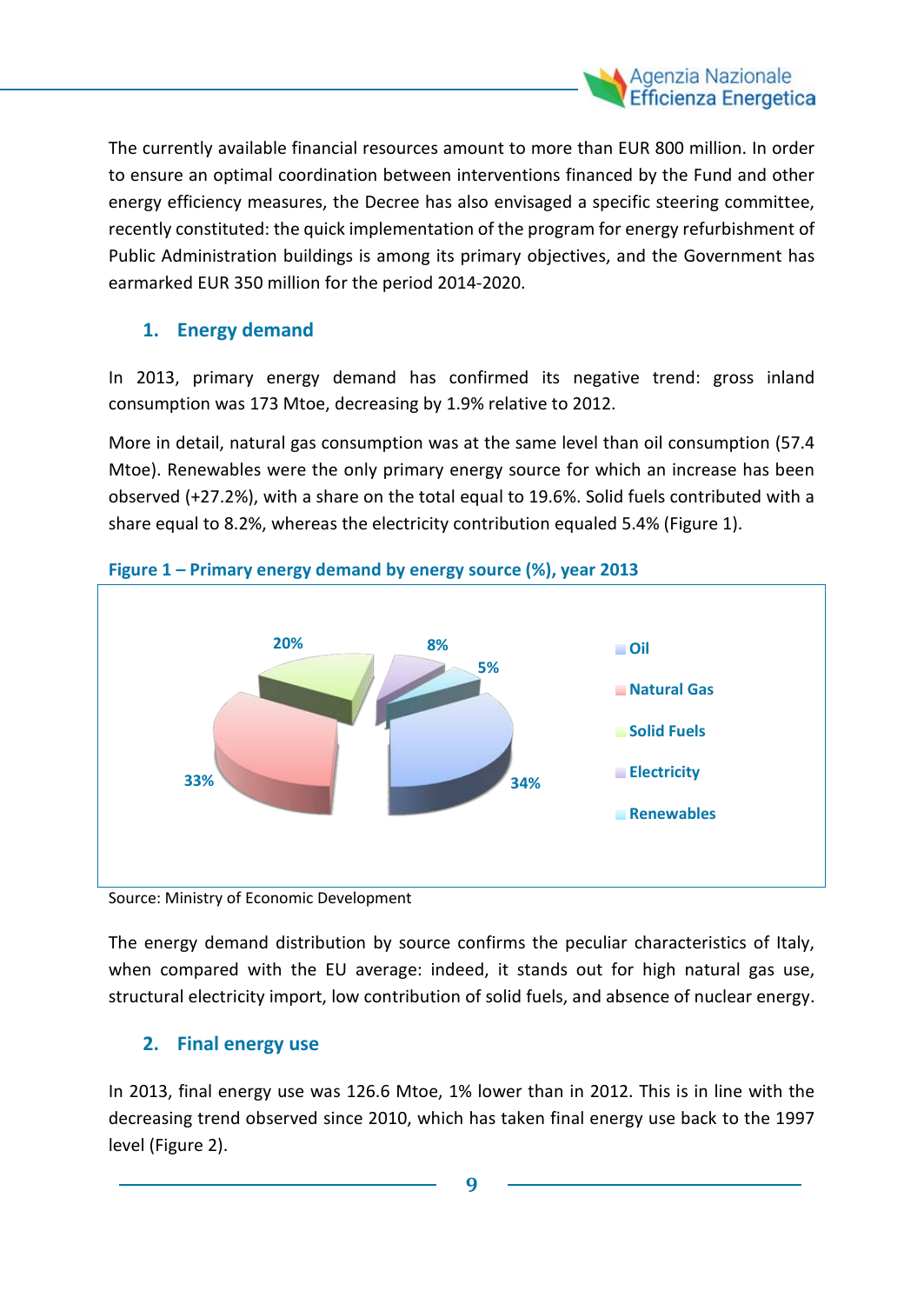



**Figure 2 – Final energy use by sector (Mtoe), years 1997-2013**

Source: Ministry of Economic Development

It is worth noting that energy consumption is higher than in 1997 only in the residential and services sector (+31.9%). By contrast, starting from 2005 energy consumption has lowered consistently in the industrial sector, reaching 28.2 Mtoe (-24.3% relative to 1997). Finally, during the investigated period a slight decrease in transport sector consumption has been observed (-2.7%) and a higher decrease in agriculture (up to 2.7 Mtoe, corresponding to -14.4%).

In 2013, in terms of sectoral distribution, civil sector employs 39.1% of final energy use, followed by transport (29.9%) and industry (22.3%). Remaining energy (11.1 Mtoe) is distributed among agriculture (2.2%), bunkers (1.9%) and non-energy use (4.7%), in particular relative to petrochemical sector (Figure 3).



#### **Figure 3 – Final energy use by sector (%), year 2013**

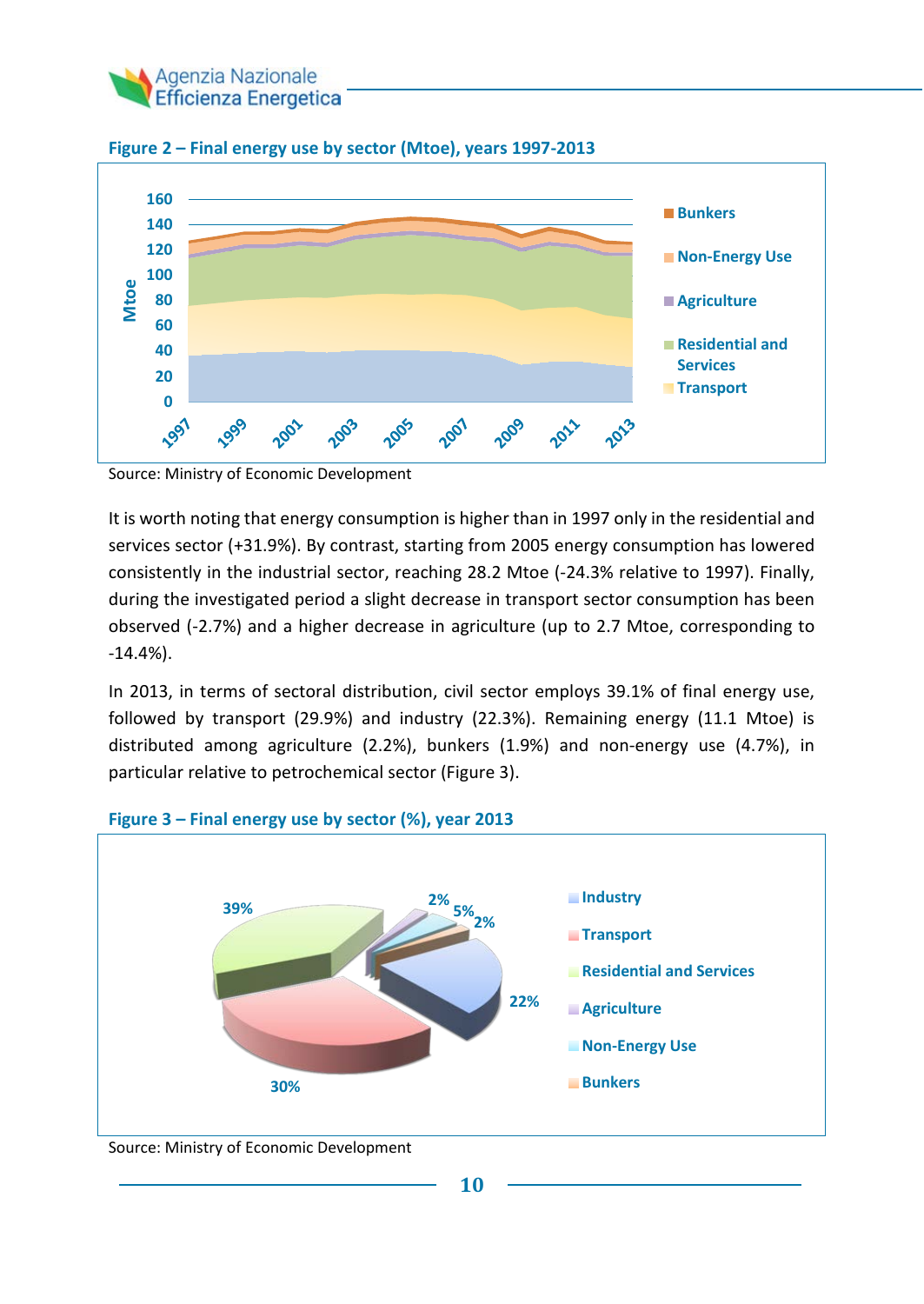

#### **3. Energy intensity**

In 2013, energy intensity of the Italian economy was 122.27 toe/M€2005 (Figure 4), showing a constant value with respect to 2012 (+0.05%), against a PIL reduction equal to 1.9%. Since 2005, when White Certificates mechanism was introduced, energy intensity has decreased by 7.9%.



**Figure 4 – Energy intensity, GDP and gross inland energy consumption, years 2000-2013**

In Italy, energy intensity of the economy is lower than the average of 28 EU member countries and of Euro Area countries (Figure 5). The distance between Italy and the Euro Area countries is steadily reducing: in 1995, the difference amounted to 40 toe/M $\varepsilon_{2005}$ , whereas in 2013 to 20 toe/M $\epsilon_{2005}$ .



**Figure 5 – Energy intensity of the economy in EU28 (toe/M€2005), years 1991-2013**

Source: ENEA elaboration on EUROSTAT data

Source: ENEA elaboration on data from Ministry of Economic Development and ISTAT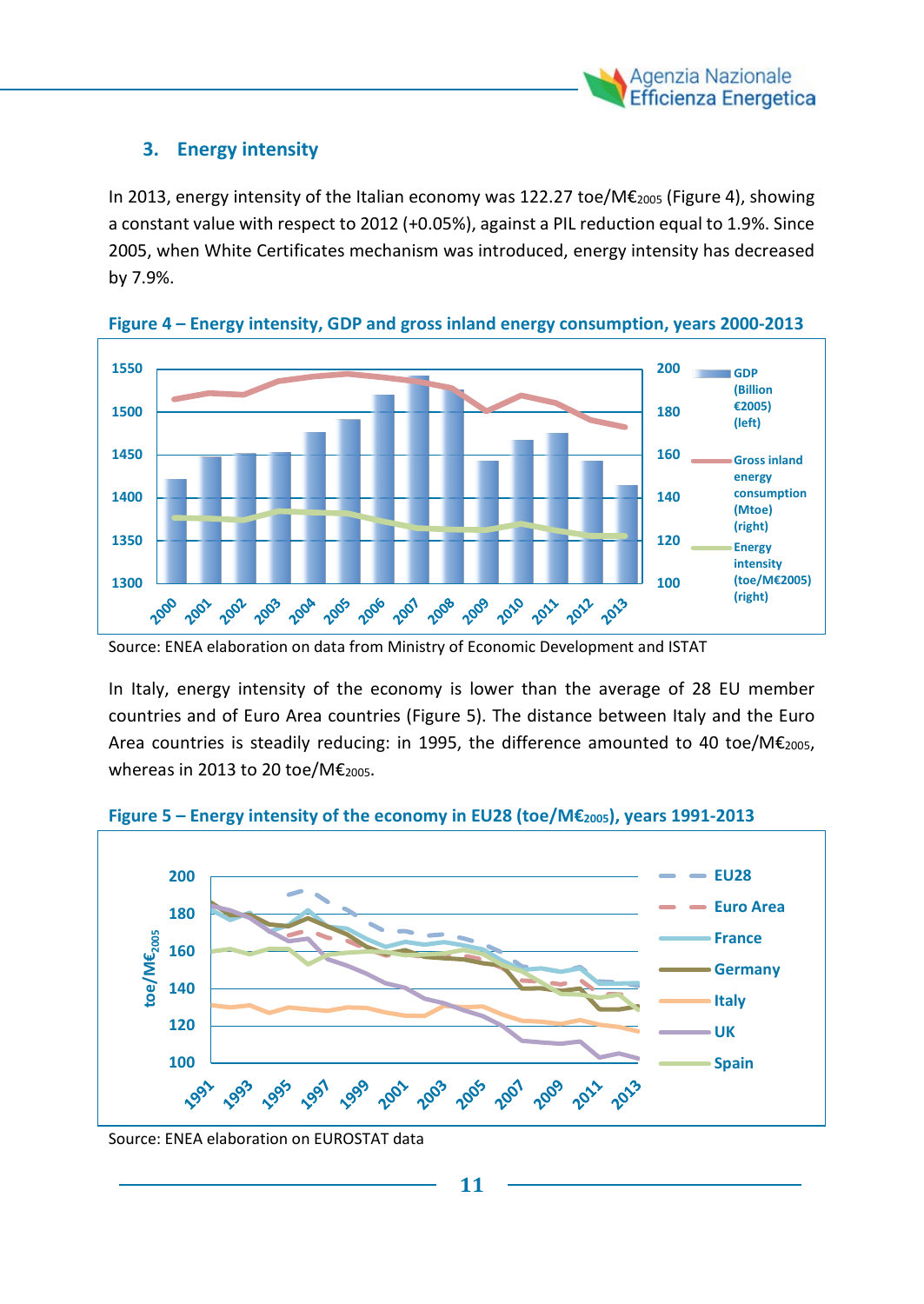#### Agenzia Nazionale **Efficienza Energetica**

For an overall evaluation of energy efficiency improvements in different sectors, the ODEX energy efficiency index has been adopted. Developed within the *ODYSSEE-MURE* European project, it provides a more reliable assessment than energy intensity figures, since it does not include structural changes and other non-efficiency factors (Figure 6).



**Figure 6 – ODEX energy efficiency index (1990=100), years 1990-2013**

Source: ODYSSEE

In 2013, the ODEX index for the whole Italian economy was 86.6, almost constant in the last three years, counteracting the constant improvement trend observed until 2011. Sectors have contributed to this trend in a different way: residential sector registered regular and constant progresses under all the period 1990-2013; manufacturing industry has obtained significant improvements starting from 2005, with a negative result in 2013 associated to a slight efficiency loss in non-metallic minerals (excluded cement) and textile. Transport sector shows the greatest difficulties in achieving energy efficiency improvements due to the characteristics of goods transport system, based almost exclusively on road transport. In particular, both the number of travels and energy consumption are growing, although with a lower load factor.

#### **4. Monitoring of indicative national objectives of energy saving, effectiveness and efficiency of the adopted measures**

Quantitative evaluation of achieved savings has been carried out with reference both to NEEAP 2011 objectives, related to the 2005-2016 period, and to the National Energy Strategy (NES) objectives, related to the 2011-2020 period, further revised in NEEAP 2014.

In particular, the following measures have been analyzed:

• Energy efficiency obligation scheme or White Certificates scheme: in the 2005- 2013 period, this tool contributed with a primary energy saving equal to 4.85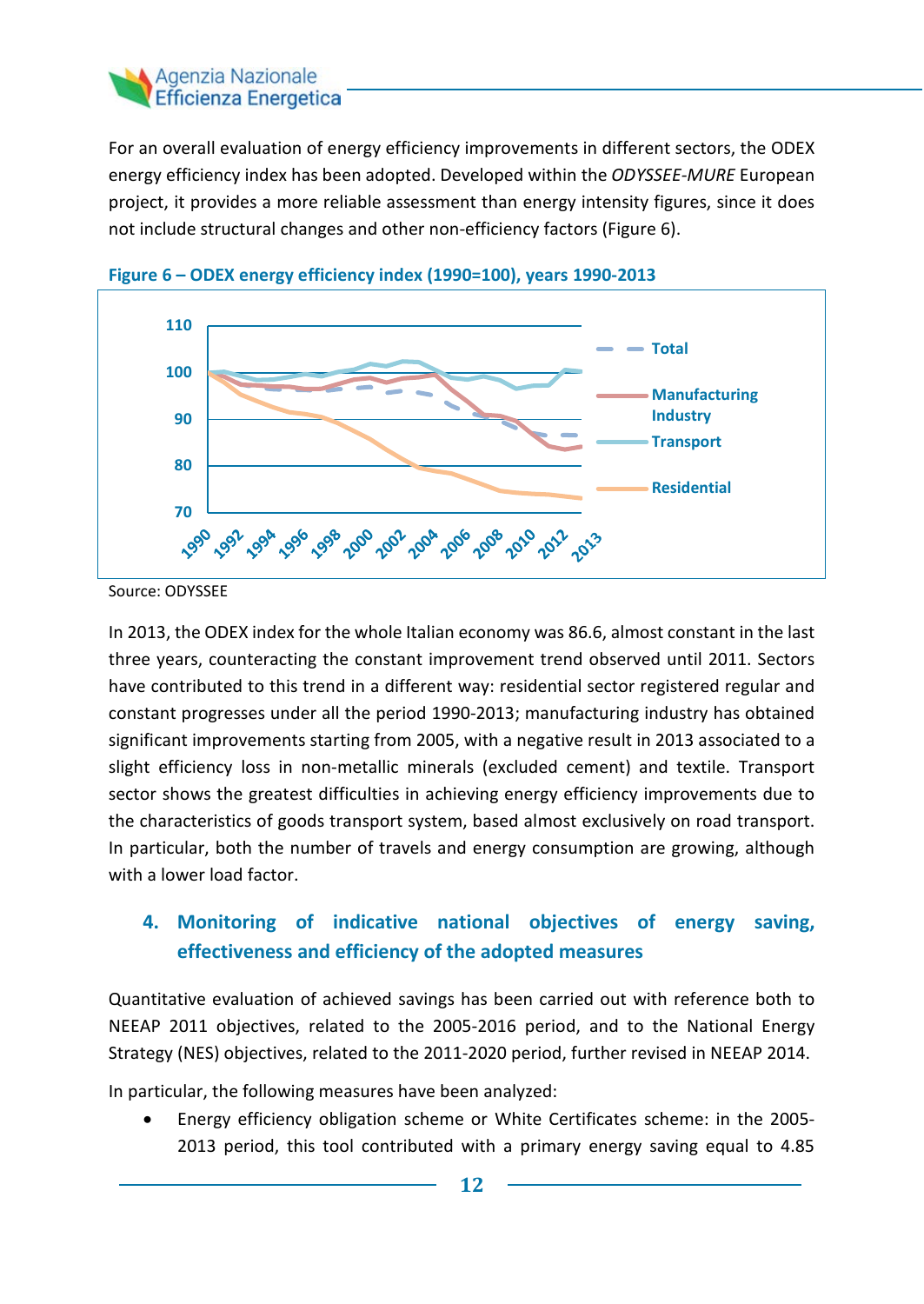

Mtoe/year (equivalent to 3.4 Mtoe/year of final energy). To reach this objective, both analytical and standard projects, and ex-post calculation have been implemented. Both provided an almost equal contribution, but with a significant reversal trend in the relevance of the latter starting from 2010 (Table 2).

|  | Table 2 - Savings from White Certificates (primary energy, toe/year), years 2005-2013 |  |
|--|---------------------------------------------------------------------------------------|--|
|--|---------------------------------------------------------------------------------------|--|

| <b>EE</b> projects             | <b>Total</b><br>2005-2009 | 2010    | 2011    | 2012      | 2013    | <b>Total</b><br>2005-2013 |
|--------------------------------|---------------------------|---------|---------|-----------|---------|---------------------------|
| <b>Standard and analytical</b> | 2,046,252                 | 89.957  | 79.937  | 87.811    | 266.952 | 2,570,909                 |
| <b>Ex-post calculation</b>     | 270,650                   | 384,779 | 396,442 | 924.108   | 303,180 | 2,279,159                 |
| <b>Total</b>                   | 2,316,902                 | 474.736 | 476,379 | 1,011,919 | 570.132 | 4,850,068                 |

Source: ENEA elaboration of data from the Authority for Electricity Gas and Water System (AEEGSI) and Gestore Servizi Energetici S.p.A. (GSE).

• 55/65% tax deductions for the energy upgrading of existing buildings: at 2013, the overall primary energy saving has been slightly higher than 0.91 Mtoe/year, equivalent to little more than 0.85 Mtoe/year of final energy (Table 3). IEA recently mentioned this measure as a best practice at international level, with specific reference to its role in the spreading of an energy efficiency culture at local level. Indeed, between 2007 and 2014, more than two millions of interventions have been realized, and at 2013 households had invested EUR 22 billion, with a cost of EUR 13 billion in terms of foregone fiscal revenue.

#### **Table 3 – Savings from 55/65% tax deductions (primary energy, Mtoe/year), years 2007- 2013**

|                                               | 2007  | 2008  | 2009  | 2010  | 2011  | 2012  | 2013  | <b>Total</b> |
|-----------------------------------------------|-------|-------|-------|-------|-------|-------|-------|--------------|
| <b>Overall upgrading</b>                      | 0.006 | 0.014 | 0.010 | 0.004 | 0.003 | 0.003 | 0.006 | 0.0451       |
| Thermal insulation of the envelope            | 0.016 | 0.043 | 0.043 | 0.066 | 0.052 | 0.047 | 0.069 | 0.335        |
| <b>Electrical water heaters replacement</b>   | 0.004 | 0.011 | 0.010 | 0.010 | 0.006 | 0.005 | 0.005 | 0.052        |
| <b>Efficient heating systems installation</b> | 0.023 | 0.053 | 0.054 | 0.083 | 0.055 | 0.047 | 0.057 | 0.371        |
| <b>Multiple actions</b>                       | 0.015 | 0.034 | ۰     | -     |       |       |       | 0.049        |
| <b>Total</b>                                  | 0.063 | 0.155 | 0.116 | 0.163 | 0.116 | 0.102 | 0.136 | 0.852        |

Source: ENEA

- Heating & Cooling Support Scheme: since its implementation in July 2013 until November 2014, eligible beneficiaries submitted around 9,000 applications, among which more than 6,000 in 2014. Earmarked funds have amounted to more than EUR 22 million. Since most of the proposed projects are still in the realization phase, it was not possible to estimate the achieved energy saving.
- Transposition of Directive 2002/91/EC and implementation of Legislative Decree 192/05 with reference to Minimum Efficiency Requirements for buildings: the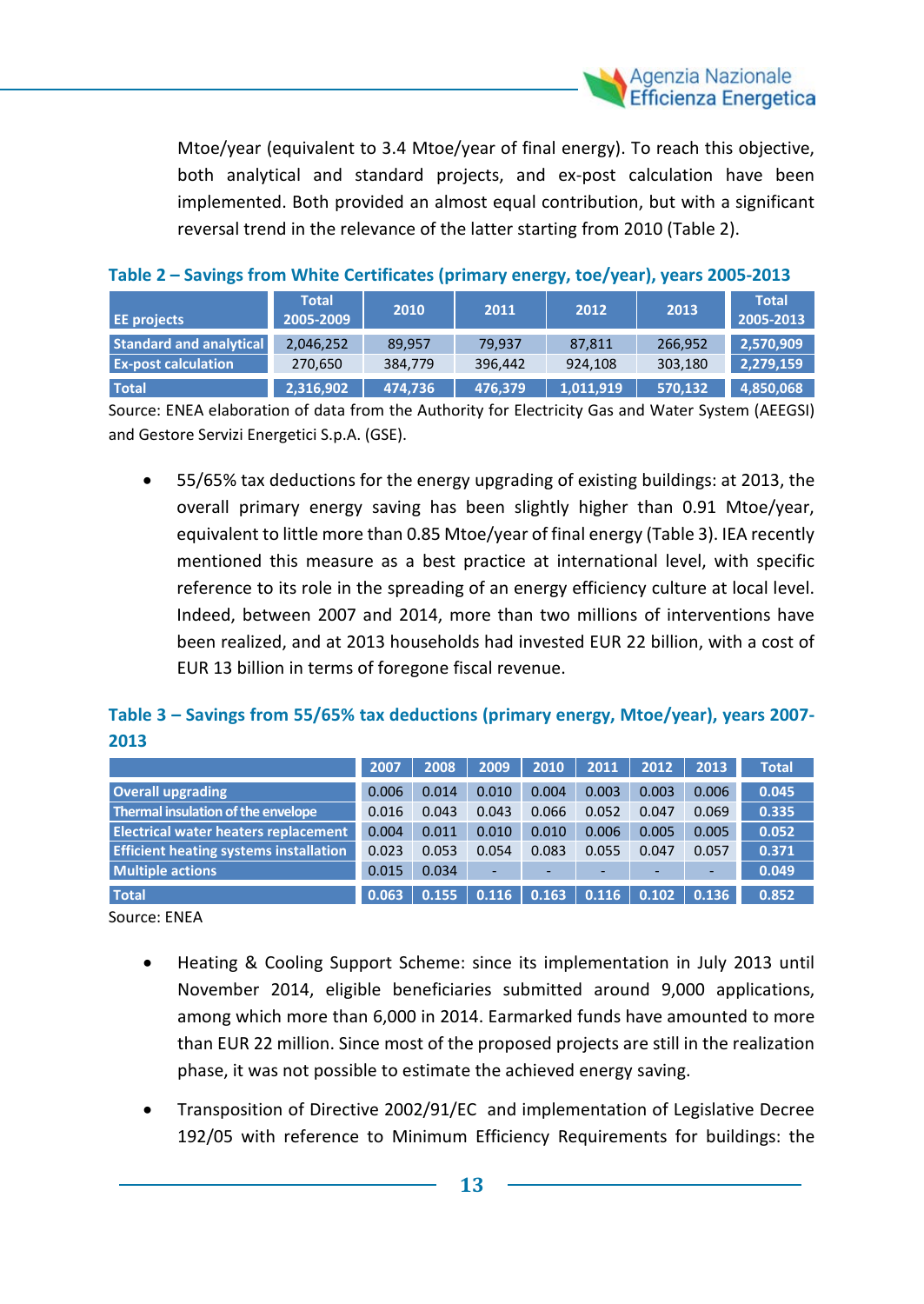

overall final energy saving has been 2.44 Mtoe/year, mainly deriving from the replacement of heating systems in residential buildings (Table 4).

#### **Table 4 – Savings from the implementation of Legislative Decree 192/05 (final energy, Mtoe/year), years 2005-2013**

|                                   |       |       |  |  |  | 2005 2006 2007 2008 2009 2010 2011 2012 2013 Total                                                                              |
|-----------------------------------|-------|-------|--|--|--|---------------------------------------------------------------------------------------------------------------------------------|
| New buildings - Residential       | 0.008 | 0.037 |  |  |  | 0.040 0.034 0.028 0.026 0.027 0.021 0.017 0.236                                                                                 |
| <b>New buildings - Services</b>   |       | 0.019 |  |  |  |                                                                                                                                 |
| <b>Heating system replacement</b> |       |       |  |  |  | $0.270$ $0.277$ $0.255$ $0.250$ $0.237$ $0.251$ $0.223$ $0.207$ 1.970                                                           |
| <b>Total</b>                      |       |       |  |  |  | $\vert 0.008 \vert 0.326 \vert 0.336 \vert 0.330 \vert 0.308 \vert 0.303 \vert 0.313 \vert 0.271 \vert 0.243 \vert 2.438 \vert$ |

Source: ENEA elaboration on data from ISTAT and Assotermica

• Appliances replacement: in the 2001-2014 period, the overall final energy saving associated to the substitution of existing appliances with more efficiency models amounted to about 93 ktoe/year (Table 5).

#### **Table 5 – Savings from appliances replacement (final energy, ktoe/year), years 2001-2014**

|                           | 2001  | 2002 |      | 2003 2004 |      | 2005 2006 2007 |      |      | 2008 2009 | 2010 2011 |      |      | 2012 2013 |      | <b>2014 Total</b> |
|---------------------------|-------|------|------|-----------|------|----------------|------|------|-----------|-----------|------|------|-----------|------|-------------------|
| Dishwasher                | 0.18  | 0.31 | 0.34 | 0.28      | 0.18 | 0.15           | 0.11 | 0.09 | 0.09      | 0.09      | 0.44 | 0.62 | 0.65      | 0.43 | 4.0               |
| <b>Washing</b><br>machine | 2.97  | 2.73 | 2.47 | 2.13      | 1.54 | 1.15           | 1.26 | 1.29 | 1.44      | 0.88      | 1.28 | 1.46 | 1.42      | 1.15 | 23.2              |
| Freezer                   | 1.91  | 1.87 | 1.85 | 1.89      | 1.92 | 1.92           | 1.61 | 1.21 | 1.08      | 0.69      | 0.37 | 0.26 | 0.12      | 0.12 | 16.8              |
| Refrigerator              | 5.28  | 4.51 | 4.75 | 4.76      | 4.20 | 3.83           | 3.45 | 3.76 | 3.41      | 2.65      | 2.25 | 1.50 | 1.07      | 1.18 | 46.6              |
| <b>Tumble</b><br>dryer    |       |      |      |           |      |                |      |      | -         | 0.47      | 0.48 | 0.47 | 0.52      | 0.37 | 2.3               |
| <b>Total</b>              | 10.34 | 9.42 | 9.40 | 9.05      | 7.83 | 7.05           | 6.44 | 6.35 | 6.02      | 4.77      | 4.82 | 4.31 | 3.79      | 3.24 | 92.8              |

Source: ENEA elaboration on GfK data

• Transport sector (Table 6): a final energy saving equal to 0.19 Mtoe/year has been achieved by the incentives to the sustainable renovation of car and truck fleet (up to 3.5 ton) in the 2007-2009 period; the EU Regulation 443/2009 has enabled a final energy saving of 0.6 Mtoe/year, equal to 70% of the total; the commissioning of high speed railways has implied a demand reduction on corresponding flight routes, with a final energy saving equal to 0.09 Mtoe/year up to 2013.

#### **Table 6 – Cumulative energy saving in transport sector (final energy, Mtoe/year), years 2007-2013**

|                                   | 2007 | 2008 | 2009 | 2010 | 2011 | 2012 | 2013 |
|-----------------------------------|------|------|------|------|------|------|------|
| 2007-2009 incentives for new cars | 0.03 | 0.06 | 0.19 | 0.19 | 0.19 | 0.19 | 0.19 |
| Regulation EC 443/2009            |      |      |      | 0.15 | 0.30 | 0.44 | 0.60 |
| Modal shift - high speed railways |      | 0.01 | 0.05 | 0.07 | 0.08 | 0.09 | 0.09 |
| <b>Total</b>                      | 0.03 | 0.08 | 0.24 | 0.40 | 0.57 | 0.72 | 0.87 |

Source: ENEA elaboration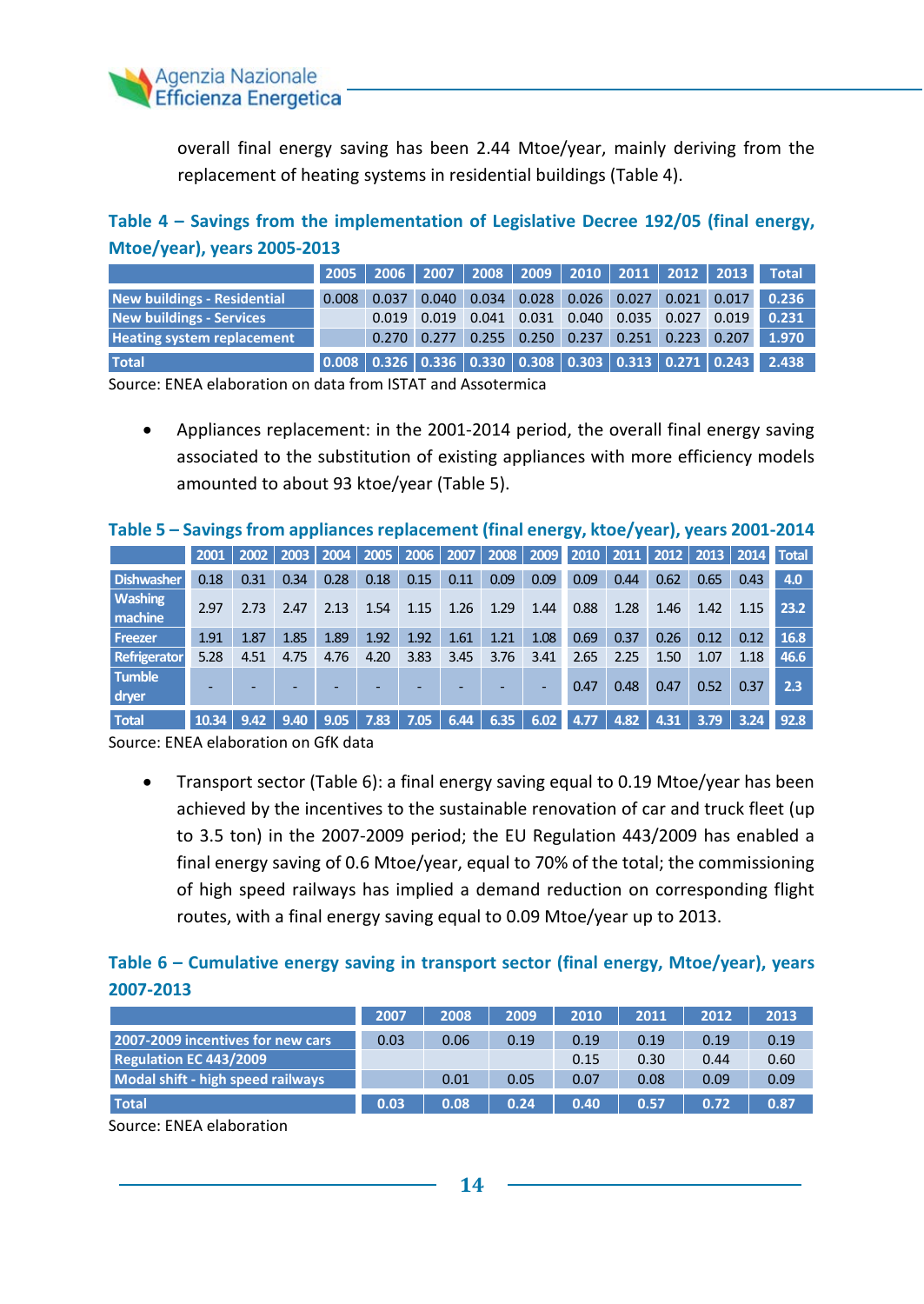

For the 2005-2016 time horizon, as in the 2011 NEEAP, total final energy saving deriving from analyzed measures amounts to more than 7.55 Mtoe/year, equal to 70% of 2016 objective. The main contribution comes from the residential and industry sectors, the latter having already exceeded its objective in 2012 (Table 7).

#### **Table 7 – Annual achieved energy savings by sector, 2005-2013 period, and expected for 2016 (final energy, Mtoe/year)**

|                    | <b>Legislative</b>      |                                     |                   | 55/65%<br>Measures     |                          | <b>Energy savings</b>       | <b>Achieved</b>            |               |
|--------------------|-------------------------|-------------------------------------|-------------------|------------------------|--------------------------|-----------------------------|----------------------------|---------------|
|                    | <b>Decree</b><br>192/05 | <b>White</b><br><b>Certificates</b> | tax<br>deductions | in transport<br>sector | <b>Other</b><br>measures | <b>Achieved</b><br>at 2013* | <b>Expected</b><br>at 2016 | target<br>(%) |
| <b>Residential</b> | 2.206                   | 1.463                               | 0.790             |                        | 0.093                    | 4.451                       | 5.161                      | 86.2%         |
| <b>Services</b>    | 0.068                   | 0.116                               | 0.020             |                        |                          | 0.205                       | 2.114                      | 9.7%          |
| <b>Industry</b>    | 0.163                   | 1.819                               | 0.042             |                        |                          | 2.026                       | 1.732                      | 117.0%        |
| <b>Transport</b>   |                         |                                     |                   | 0.785                  | 0.089                    | 0.875                       | 1.873                      | 46.7%         |
| <b>Total</b>       | 2.437                   | 3.399                               | 0.852             | 0.785                  | 0.182                    | 7.556                       | 10.880                     | 69.4%         |

\* Net of duplications

Source: ENEA elaboration

Relative to the objective for 2011-2020 period as set in 2014 NEEAP, achieved energy savings up to 2013 have been equal to more than 3.2 Mtoe/year, equivalent to around 21% of the 2020 objective (Table 8). Half of such savings derives from the Withe Certificates scheme. At sectoral level, residential sector already achieved one third of the expected objective, industry more than one quarter.

#### **Table 8 – Annual achieved energy saving by sector, 2011-2013 period, and expected for 2020 (final energy, Mtoe/year)**

|                    | <b>Legislative</b>      |                                     | 55/65%                   | <b>Measures</b>        |                   | <b>Energy savings</b>       |                            | <b>Achieved</b> |
|--------------------|-------------------------|-------------------------------------|--------------------------|------------------------|-------------------|-----------------------------|----------------------------|-----------------|
|                    | <b>Decree</b><br>192/05 | <b>White</b><br><b>Certificates</b> | tax<br><b>deductions</b> | in transport<br>sector | Other<br>measures | <b>Achieved</b><br>at 2013* | <b>Expected</b><br>at 2016 | target<br>(%)   |
| <b>Residential</b> | 0.75                    | 0.29                                | 0.33                     |                        | 0.01              | 1.31                        | 3.67                       | 35.7%           |
| <b>Services</b>    | 0.02                    | 0.04                                | 0.01                     |                        |                   | 0.07                        | 1.23                       | 5.6%            |
| Industry           | 0.06                    | 1.28                                | 0.02                     |                        |                   | 1.36                        | 5.10                       | 26.6%           |
| <b>Transport</b>   |                         |                                     |                          | 0.45                   | 0.02              | 0.47                        | 5.50                       | 8.6%            |
| <b>Total</b>       | 0.83                    | 1.61                                | 0.35                     | 0.45                   | 0.03              | 3.21                        | 15.50                      | 20.7%           |

\* Net of duplications Source: ENEA elaboration

With respect to White Certificates, the analysis of a sample of ex-post calculation projects showed a cost-effectiveness equal to 0.017  $\epsilon$ /kWh, seven times lower than the tax deductions average. Within this scheme, global renovation is the most cost-effective measure (Table 9).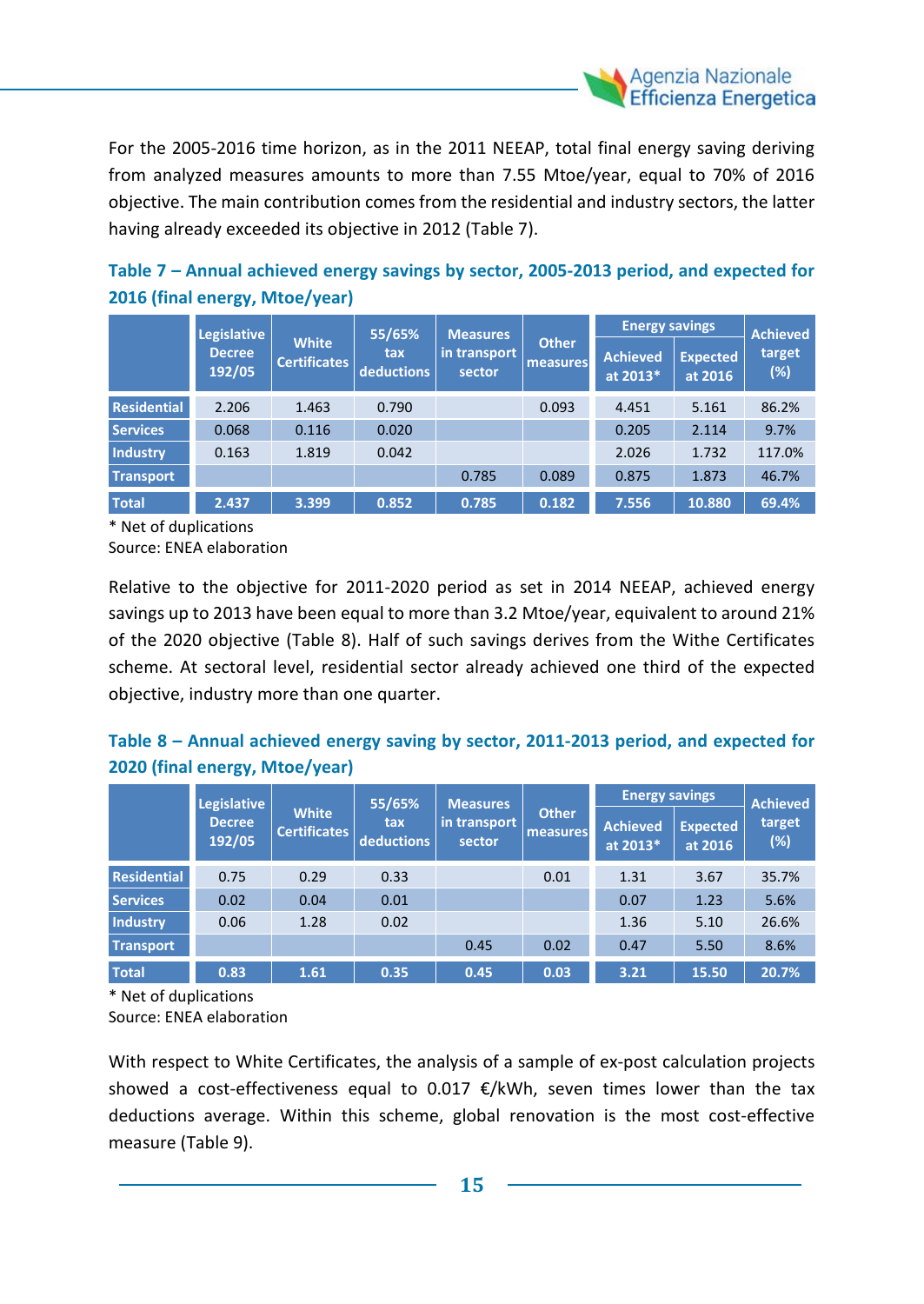

|                           |                           | <b>Investment</b><br>(ME) | <b>Lifetime</b><br>(years) | <b>Annual</b><br>investment<br>(M€/year) | <b>Achieved</b><br>savings<br>(GWh/year) | Costo<br>efficacia<br>(E/kWh) |
|---------------------------|---------------------------|---------------------------|----------------------------|------------------------------------------|------------------------------------------|-------------------------------|
| <b>White Certificates</b> |                           | n.a.                      | 10                         | n.a                                      | 39,530                                   | 0.017                         |
|                           | Overall upgrading         | 785                       | 20                         | 39                                       | 527                                      | 0.074                         |
| 55/65%                    | <b>Thermal insulation</b> | 11,800                    | 20                         | 590                                      | 3,894                                    | 0.152                         |
| tax<br>deductions         | Heating system            | 6,417                     | 12                         | 535                                      | 4.319                                    | 0.124                         |
|                           |                           |                           |                            |                                          | Weighted average                         | 0.124                         |

#### **Table 9 – Cost-effectiveness of the implemented incentive measures**

Source: ENEA elaboration

In recent years, construction sector has benefitted from the positive contribution of building maintenance branch (ordinary, but mainly extraordinary), which has mitigated the economic crisis impacts. Indeed, around 67% of the cumulated value added of construction sector in 2013 is associated to maintenance interventions on the existing building stock, and the percentage is steadily growing.

Relative to the overall renovation of the building stock, energy upgrading was the goal of 26% of the implemented projects within residential buildings, and of 18% of all the interventions within both residential and services buildings. In 2013, such amount of interventions enabled around EUR 4 billion of investments, to which 40,000 direct employees and 60,000 in total are yoked. Taking into account the whole 2007-2014 period, an employment impact of 271,000 direct employees and 406,000 in total is assessed, having a strong acceleration in the last two years. Such values are even more significant considering that in 2013 the construction sector lost around 163,000 employees.

Moreover, these figures could be underestimated since the total number of incentivized projects in 2013 represented less than half of total building renovation interventions. Besides, the potential related to resources from the 2014-2020 European funds should be also considered.

#### **5. Renovation of the building stock**

In order to comply with the EED relative to the renovation of the stock of public buildings, the Legislative Decree 102/2014 foresees sectoral plans for energy efficiency. An important plan is devoted to the Energy Upgrading of Central Public Administration, together with the Strategy for the Energy Upgrading of the National Stock of Buildings, aimed at mobilizing investments, and the National Plan for Nearly Zero Energy Buildings.

In order to elaborate such programming tools, an evaluation of the consistency of the national stock of buildings has been performed, together with an estimation of the energy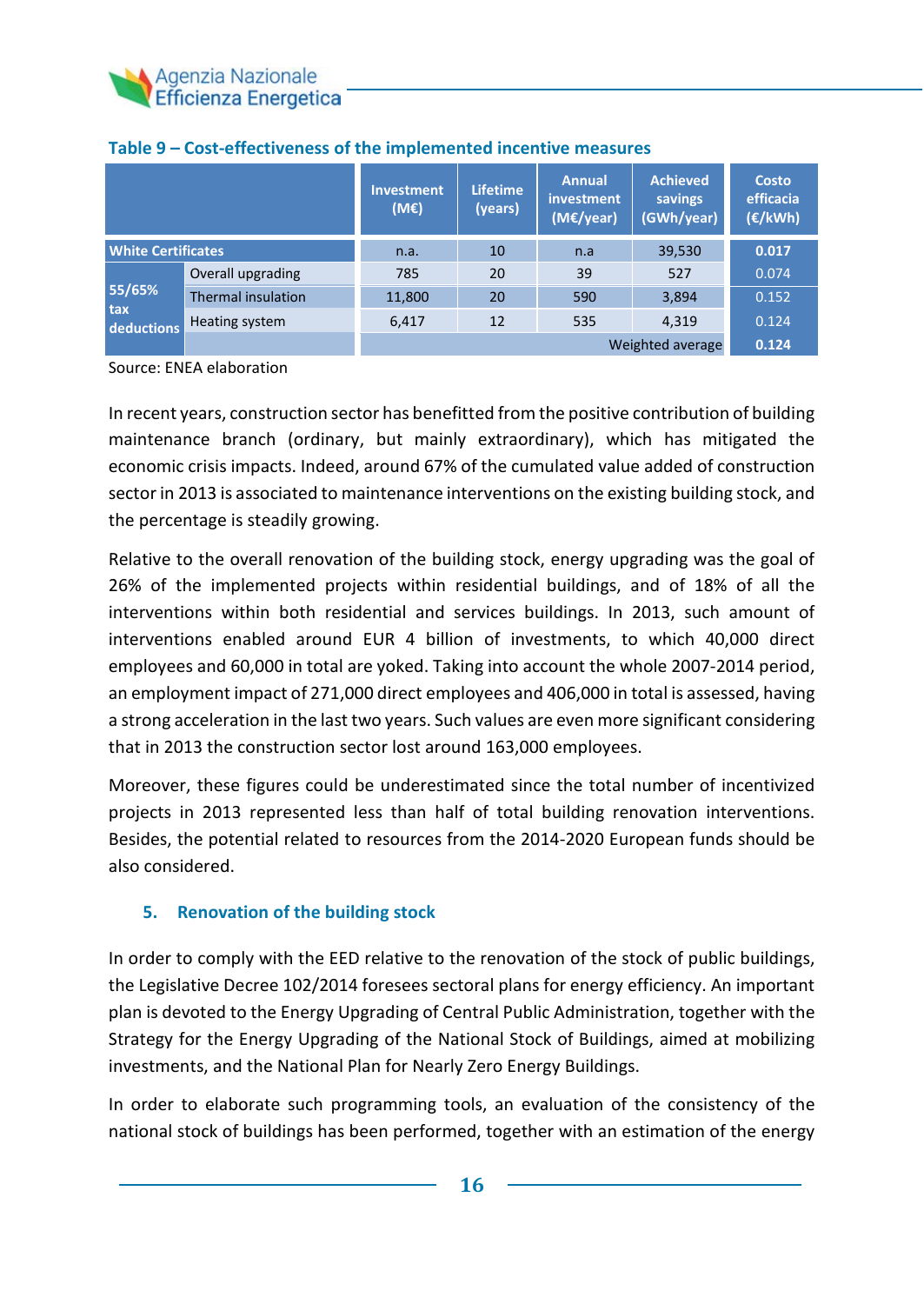

saving potential related to a predefined set of energy upgrading measures. This potential would have to be realized through normative tools and incentives, both currently in force and planned, with the aim of reaching national energy saving objectives set in NEEAP 2014.

Such evaluation highlighted the need to strengthen existing tools in order to overcome the barrier to investments in building energy efficiency. In particular, thanks to global and partial interventions on different building typologies, an overall potential energy saving equal to 49,000 GWh/year of final energy has been estimated at 2020, equivalent to 3.71 Mtoe/year. To achieve this objective, it would be needed to upgrade more than 170 million  $m<sup>2</sup>$  of floor area per year (Table 10).

|                                        |             | Intervention on building                                |      |            |         | Unit energy saving (GWh/year) | <b>Total energy savings at 2020</b> |          |           |
|----------------------------------------|-------------|---------------------------------------------------------|------|------------|---------|-------------------------------|-------------------------------------|----------|-----------|
| <b>Building type</b>                   | <b>Type</b> | <b>Upgraded floor</b><br>area<br>(m <sup>2</sup> /year) | Roof | ω<br>Facad | Windows | Heating<br>system             | upgrading<br>Overall                | GWh/year | Mtoe/year |
|                                        | Partial     | 39,407,808                                              | 221  | 132        | 83      | 265                           |                                     | 4,907    | 0.42      |
| <b>Single family</b>                   | Global      | 26,551,030                                              |      |            |         |                               | 2,230                               | 15,610   | 1.34      |
| <b>Multi-family</b>                    | Partial     | 79,141,300                                              | 253  | 475        | 253     | 658                           |                                     | 11,473   | 0.50      |
|                                        | Global      | 25,142,222                                              |      |            |         |                               | 2,414                               | 16,898   | 1.45      |
| <b>Total floor area</b><br>170,242,360 |             |                                                         |      |            |         | <b>Total Energy savings</b>   | 48,888                              | 3.71     |           |

#### **Table 10 – Potential of final energy saving in the residential sector, years 2014-2020**

Fonte: NEEAP 2014

Concerning the services sector, a mix of the aforementioned interventions was considered, as well as their climatic characteristics, destination of use and cost/benefits ratio. The overall final energy saving can be quantified in 1.5 Mtoe/year, considering a yearly renovated floor area equal to 16 million  $m^2$ . In particular, it can be foreseen that one third of the energy saving is achieved in public schools (Table 11).

| <b>Type of building</b> | <b>Upgraded floor area</b><br>(m <sup>2</sup> /year) | <b>Total energy savings at 2020</b> |           |
|-------------------------|------------------------------------------------------|-------------------------------------|-----------|
|                         |                                                      | GWh/year                            | Mtoe/year |
| <b>Private office</b>   | 2,880,000                                            | 2,858                               | 0.25      |
| <b>Public office</b>    | 2,640,000                                            | 3,881                               | 0.33      |
| <b>Hotel</b>            | 1,425,000                                            | 1,167                               | 0.10      |
| <b>Private school</b>   | 1,000,000                                            | 617                                 | 0.05      |
| <b>Public school</b>    | 4,950,000                                            | 5,821                               | 0.50      |
| <b>Bank</b>             | 782,811                                              | 726                                 | 0.06      |
| <b>Shopping centre</b>  | 2,289,163                                            | 2,159                               | 0.19      |
| <b>Total</b>            | 15,966,974                                           | 17.229                              | 1.49      |

Fonte: NEEAP 2014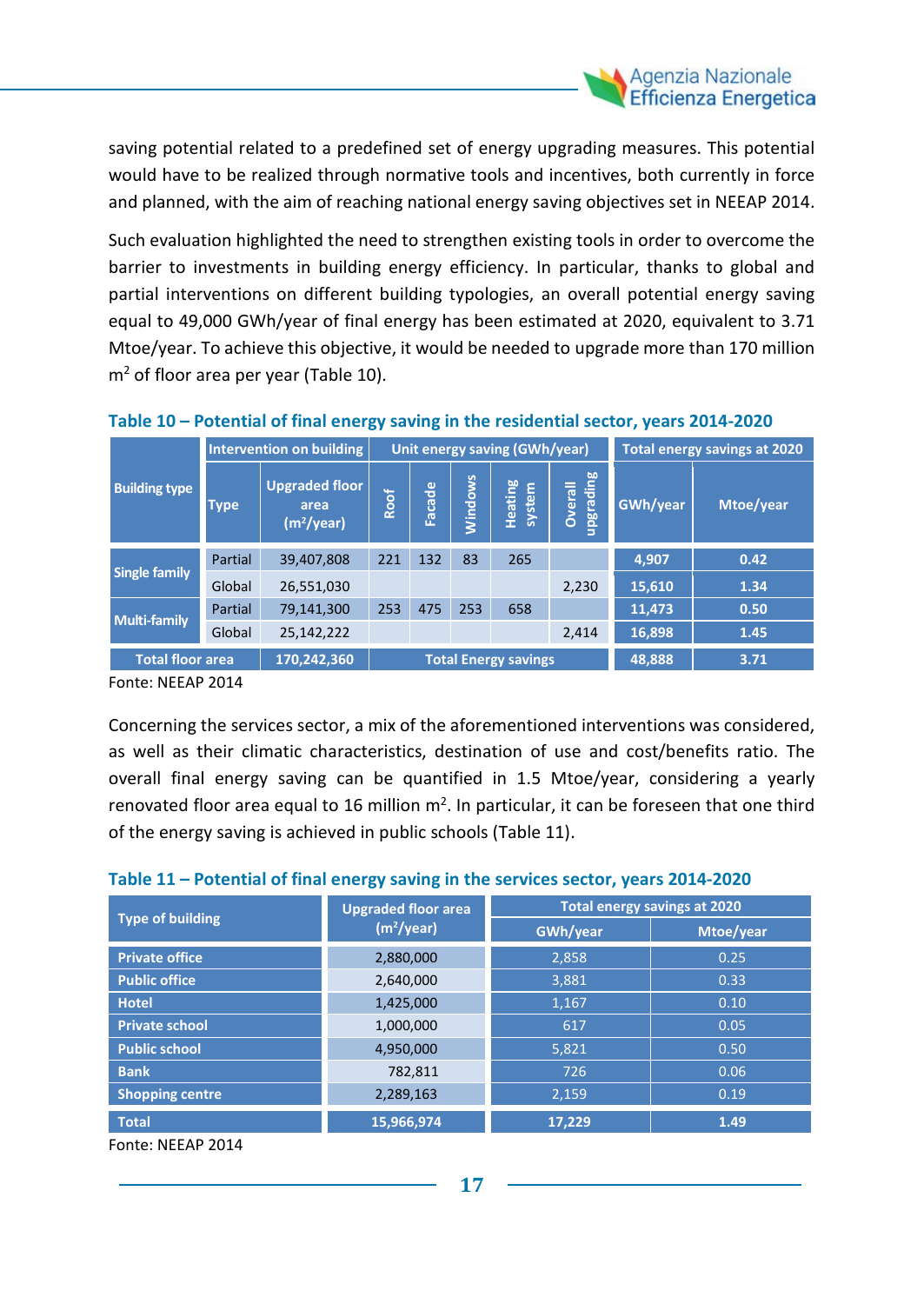#### Agenzia Nazionale **Efficienza Energetica**

Speaking about energy efficiency of Public Administration buildings, lack of knowledge and scarce use of automation, remote management and control systems, and of proper and efficient lighting have been observed. Table 12 summarizes, for the described technologies, the main technical and economic parameters characterizing investment opportunities.

| <b>Technology</b>          | <b>Investment</b> | Payback period<br>with NO incentives | Payback period<br>with incentives |
|----------------------------|-------------------|--------------------------------------|-----------------------------------|
| <b>Building automation</b> | <b>EUR 15,000</b> | 5 years                              | 3 years                           |
| <b>Efficient lighting</b>  | <b>EUR 70,000</b> | Less than 5 years                    | 2-3 years                         |
| Heat pumps                 | EUR 500,000       | More than 10 years                   | 4-5 years                         |

#### **Table 12 – Economic parameters for technological investments in Public Administration**

Source: Energy & Strategy Group

To support building upgrading plans, ENEA recently elaborated the guidelines for implementing national legislation on operation, maintenance and control of building heating systems. The document deals with procedural issues, which involve relevant users and authorities, in particular related to transmission of energy efficiency reports, inspections, behavioral standards and obligations for persons in charge of the heating systems and inspectors.

Besides, Covenant of Mayors (CoM) could play a key role. Indeed, Italy is the first country for number of signatories, coordinators and supporters to this voluntary initiative devoted to local bodies (at March 2015, 3,028 out of 5,714). All Italian major cities are among CoM signatories, and 2,400 Italian municipalities have already adopted a Sustainable Energy Action Plan (SEAP).

As national coordinator, ENEA constituted the Forum of Italian Coordinators of Covenant of Mayors to share best practices and support municipalities in periodic publication of reports on the implementation status of plans and related intermediate results. The goal is to make SEAP not only a long-term plan able to integrate the most appropriate, efficient and costeffective policies developed in different sectors, but rather a tool to hasten energy transition. To this aim, ENEA has encouraged the elaboration of joint SEAPs, adopting shared and homogeneous frameworks, from the technical, administrative and financial point of view, taking into account also other reference tools such as 2014-2020 structural funds, Horizon 2020, funds from European Investment Bank and national and regional funds.

#### **6. The energy efficiency market and available financial tools**

Together with Confindustria, ENEA has investigates the supply of energy efficiency products and services among Italian enterprises, involving 43,000 employees, 11,000 of which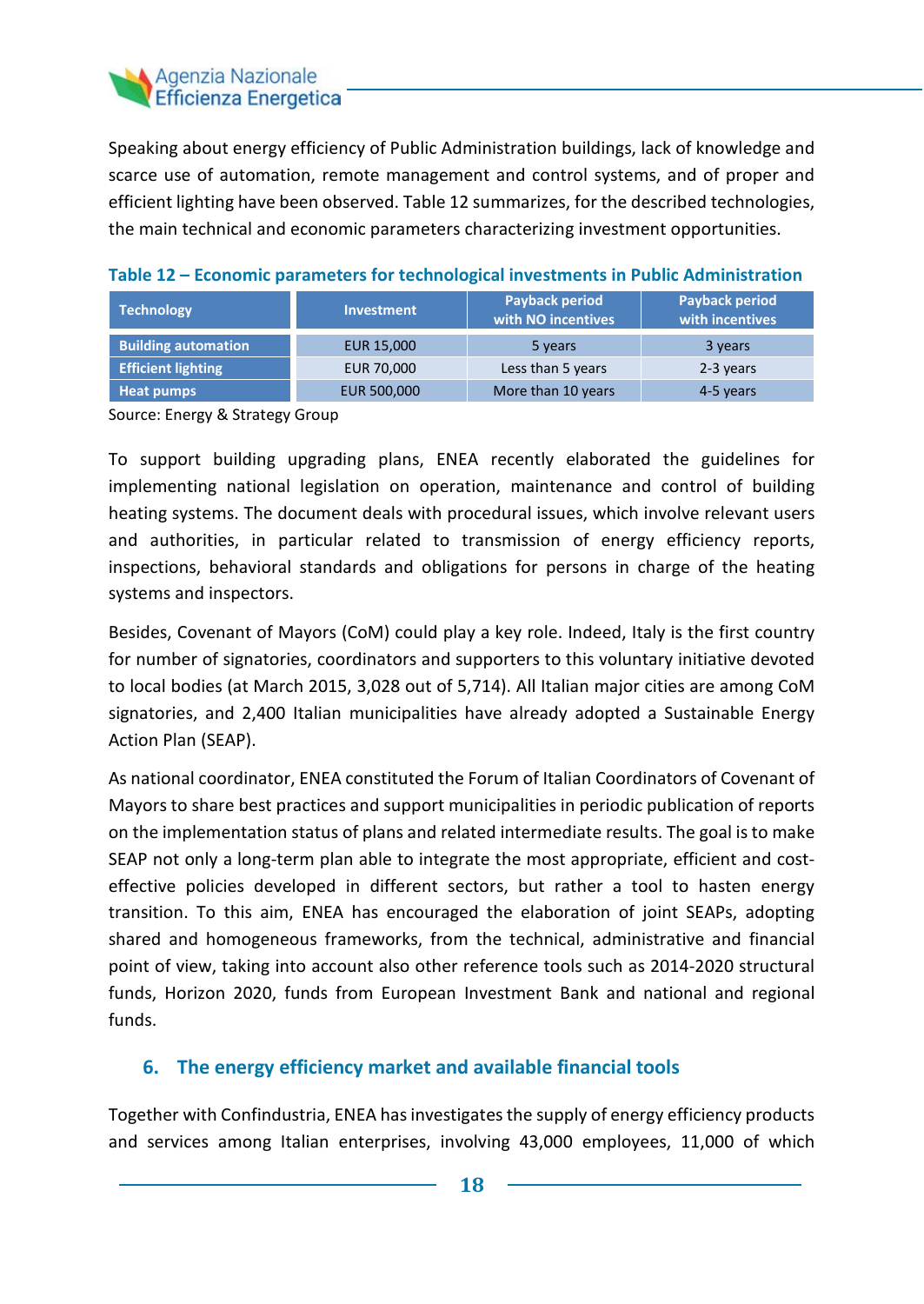

specialized in an energy efficiency activity. The expectations for next triennium seem to be good, namely 33.6% of companies plan to increase their investments with respect to the previous three-year period (Figure 7).





Fonte: ENEA

Transparency is a fundamental feature of energy efficiency policies, in terms of clarity of rules, simplification of procedures and stability of available financial resources (Figure 8).





Source: ENEA

The interviewed ESCOs confirm the relevance of transparency and consider the implementation of the widely used White Certificate Scheme very important. Investment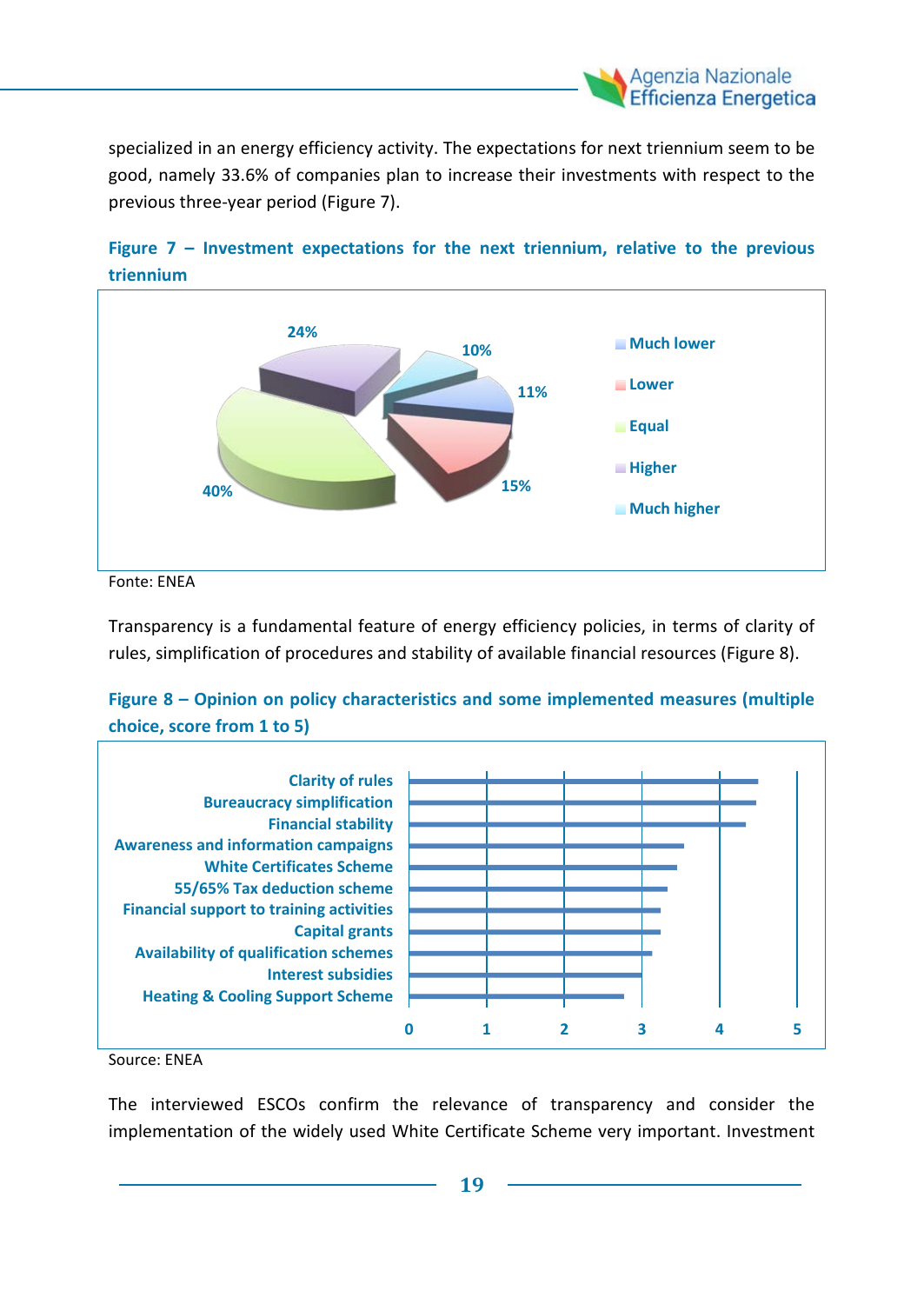

expectations are better than the sample average, showing a growth for almost 60% of them (Figure 9).





The AGICI study on utilities highlights that they are widening their supply towards additional post meter services, such as distributed generation, thermal renewables, efficiency of electric and heating systems, energy saving goods and insurance services.

Relative to residential market, the production chain for widening the supply is consistent with the existing energy supply, particularly in the case of energy saving goods such as LED, TV, electric bikes. Other businesses have relatively higher potential and attractiveness, but require specific competences, as in the case of installation/maintenance of electric and distributed generation systems.

In the industry market, the most attractive business is certainly the distributed generation, not showing any specific difficulty since the dimension of new installations is comparable to that of installations already managed by most of the utilities for electricity generation.

To the aim of fully exploiting such a potential, both on the utilities and companies side, the crucial issue is related to the project financing capacity. According to a study conducted by ABI Lab, 86% of financial institutions proposes specific products for energy efficiency. Notwithstanding this relatively high availability of tools, the adoption of "traditional" loans is still prevailing, showing a wide growth margin for the Italian market.

Indeed, a wide range of financing actors and tools is available, and new channels are starting to be adopted beside existing ones, using newly conceived tools, such as *crowdfunding* (Table 13).

Source: ENEA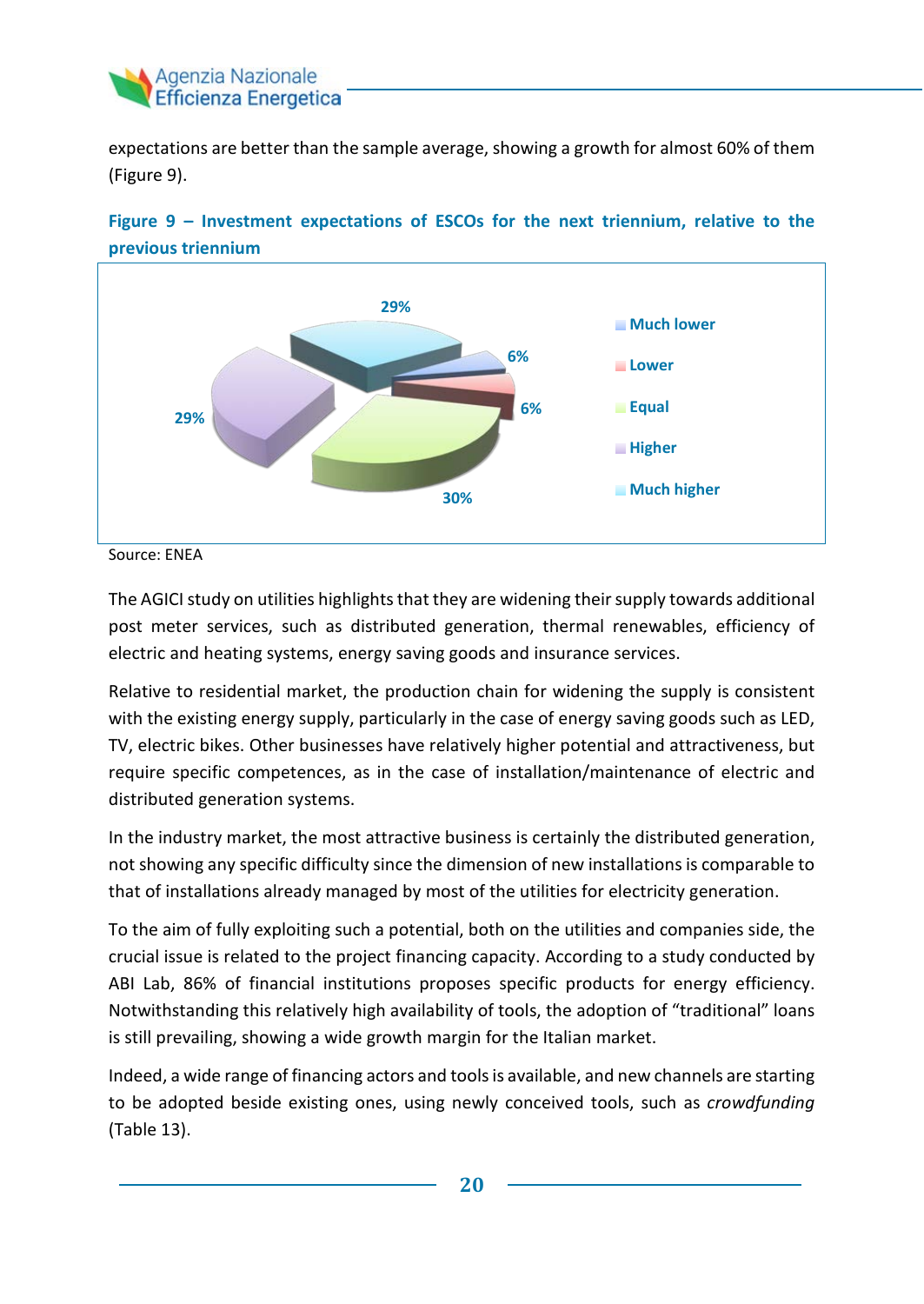

| <b>Actors</b>                              | <b>Financial tools</b>                                                                                                           |  |
|--------------------------------------------|----------------------------------------------------------------------------------------------------------------------------------|--|
|                                            | European Investment Bank - ELENA Fund                                                                                            |  |
|                                            | European Investment Bank - JESSICA Fund                                                                                          |  |
| <b>Development banks</b>                   | <b>European Energy Efficiency Fund</b>                                                                                           |  |
|                                            | Cassa Depositi e Prestiti - Plafond Casa                                                                                         |  |
|                                            | European Regional Development Fund<br>European Agricultural Fund for Rural Development<br><b>European Social Fund</b>            |  |
| <b>European Union and Government</b>       | National Energy Efficiency Fund                                                                                                  |  |
|                                            | HORIZON 2020                                                                                                                     |  |
|                                            | LIFE 2014-2020                                                                                                                   |  |
|                                            | Loans                                                                                                                            |  |
| <b>Commercial banks</b>                    | <b>Bond</b>                                                                                                                      |  |
|                                            | Leasing                                                                                                                          |  |
| <b>ESCOs</b>                               | Third-party financing                                                                                                            |  |
| <b>Private Equity and investment funds</b> | Climate Change Capital Private Equity<br>Idea Efficienza energetica e sviluppo sostenibile<br><b>SUSI Energy Efficiency Fund</b> |  |
|                                            | Insurance and Pension funds                                                                                                      |  |
| Other                                      | Crowdfunding                                                                                                                     |  |
|                                            | Climate Bond, Minibond                                                                                                           |  |
|                                            | Delaware model                                                                                                                   |  |

Source: ENEA elaboration on data from AGICI Finanza d'Impresa

Several barriers hamper to resort to "alternative" financial tools, among which:

- Bureaucracy.
- The high minimum amount to be requested for public financing: also European funds promote large-scale projects.
- The long time needed for negotiation and market positioning of minibond, as well as management difficulties.
- Specific technological conditions excessively linked to leasing granting.

In general, the characteristics of bank loan are little in line with peculiarities of energy efficiency, since the credit worthiness is the main granting criterion. Relative to this issue, the stakeholders very favorably welcomed the National Fund for Energy Efficiency.

#### **7. Information and training**

Communication certainly has a key role for spreading an energy efficiency culture. A joint effort is needed in order to make energy saving perceived as the first and most important tool, able to extend the lifetime of currently adopted "traditional" systems, and to allow the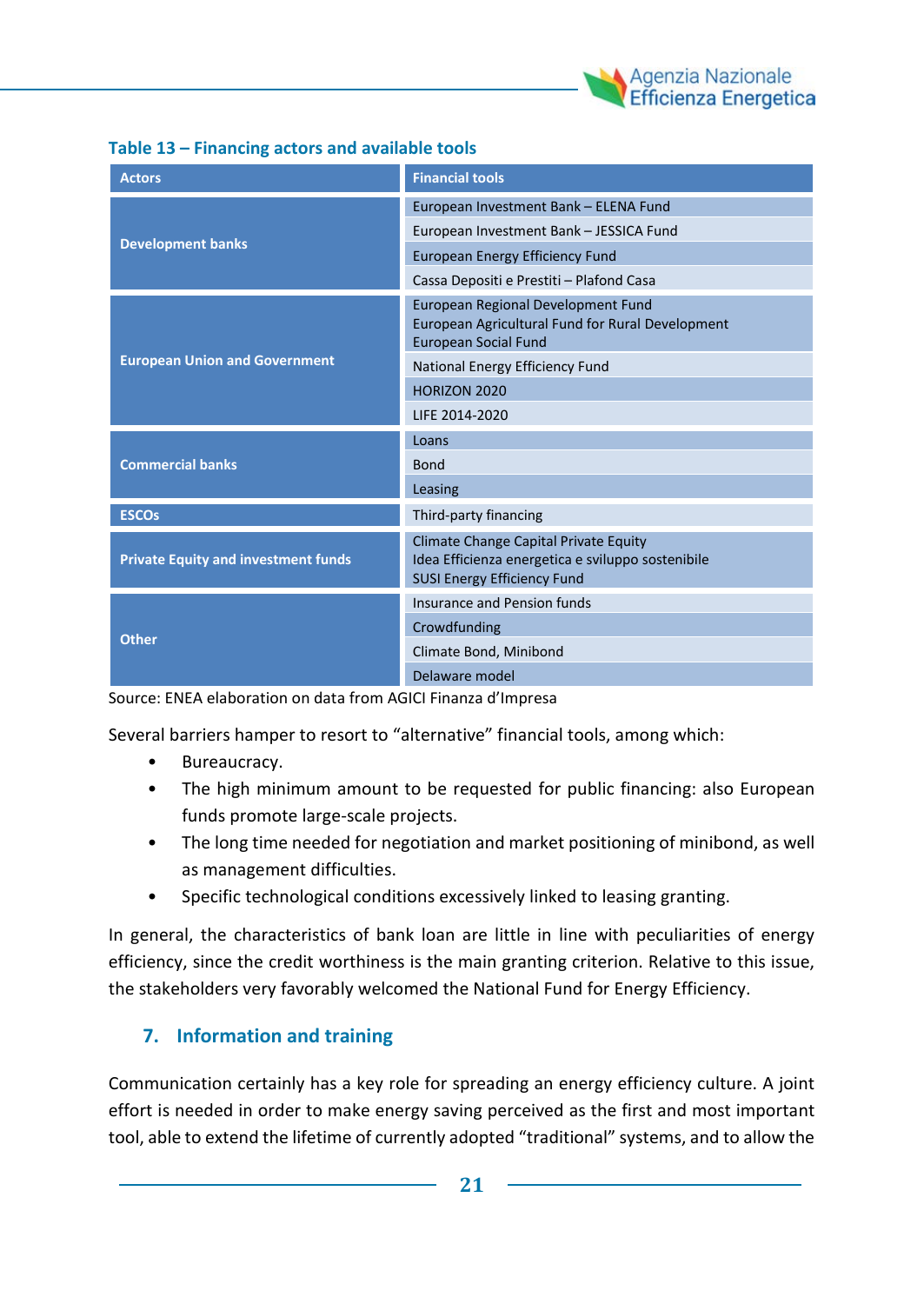

development of structural renewables-oriented solutions. Increasing consumer awareness would imply around 20% of energy savings, achievable thanks to behavioral changes; that is without any specific technological installation.

In 2014, the ENEA initiative *States-General of Energy Efficiency* has triggered a fruitful debate among institutions, agencies, companies, and public and private actors. More specifically, it highlighted the excellences and the problems of our systems, providing the appropriate environment for exchanging views on the measures that Italy is going to adopt in the European and international context.

Besides a positive opinion on the effectiveness of the measures included in the Legislative Decree 102/2014, the initiative also highlighted several priorities:

- The simplification of the taxation rules and procedures, in particular relative to labour market and public works.
- The removal of the barriers to investments financeability of energy efficiency projects.
- The fundamental role of communication to provide consumers with more and more complete information.

Relative to this last priority, in order to elaborate effective policies, mainly in the residential sector, behavioral economy and psychology principles should be taken into account. Energy efficiency behavioral programmes already embody such principles, on which many utilities, active both in regulated and non-regulated markets, are investing. These programmes aim to reach different customers profiles: on a percentage basis, low-income customers save at least the same energy than other customers, in some cases even more (Figure 10).



#### **Figure 10 – Energy savings from energy efficiency behavioral programmes**

Source: Opower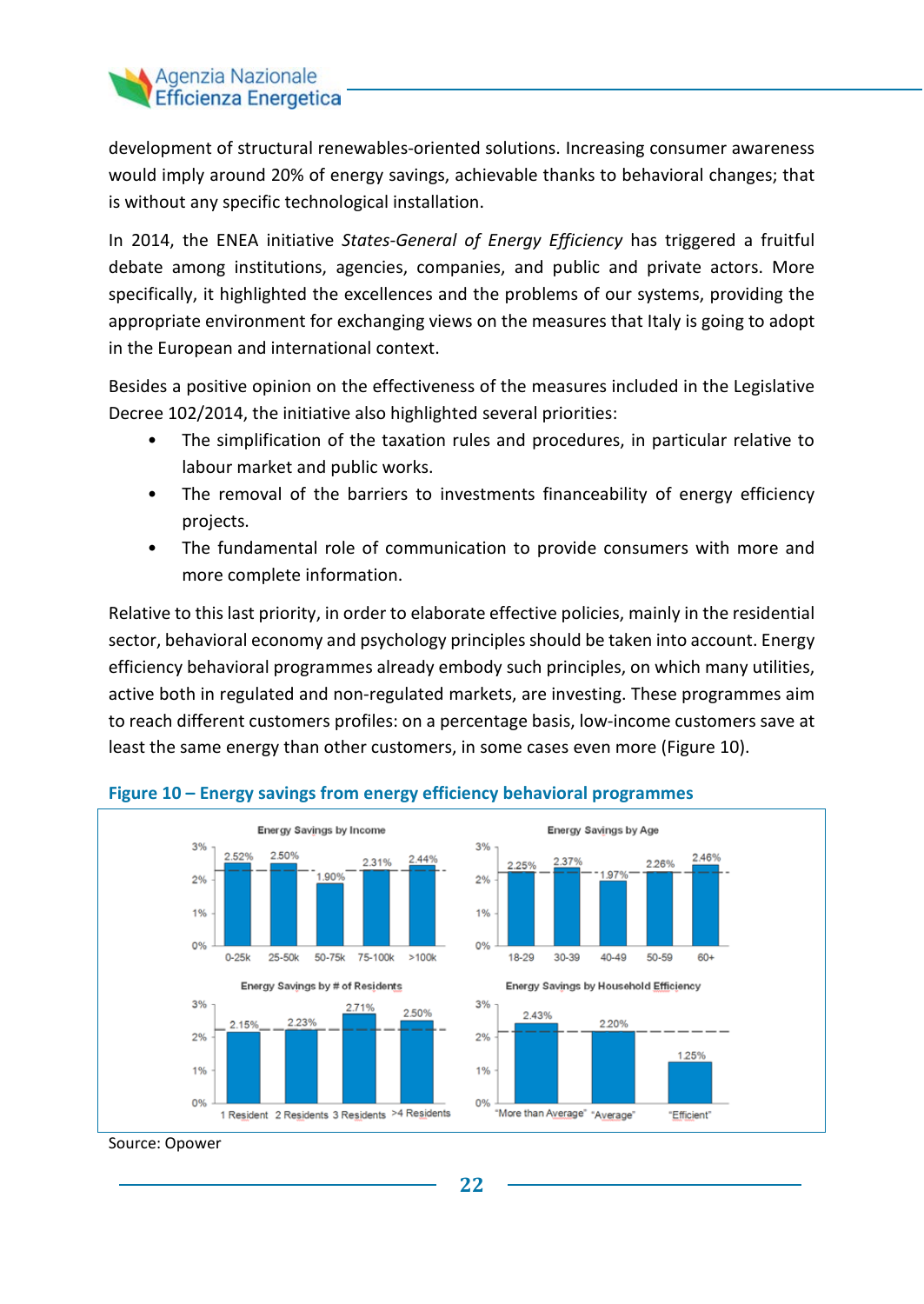

Behavioral economies principles can help both ensuring a good level of customer information, and providing training for real estate operators. Relative to this market, 2014 data show that energy class G isstill prevailing; sales of properties belonging to the first four energy class (A+; A; B and C) represent a market share between 10% and 14% (Figure 11).





Source: I-Com elaboration on FIAIP data

It is worth mentioning the market signal provided by high quality properties (although they represent a low share of the total), for which the sales of A+ and A class changed from 6% in 2013 to 10% in 2014. The energy efficiency potential is very high: in 2014, almost 90% of sales is constituted by G class properties.

Although the buyers awareness about the energy quality of properties seems to be increasing, data on the Energy Performance Certificates (EPCs) are less encouraging. Indeed, EPCs are not considered a useful tool in 60% of cases, even if EPCs are spreading all over the country. The total number of EPCs in Italy is 3.7 million, 90% of which are relative to Northern regions.

The current EPCs quality is not always satisfying, and a homogenization of both different classifying and compliance check systems adopted in different regions is necessary. A further promotion of EPCs would stimulate a critical analysis of collected data, orienting the definition of national and local policies for energy upgrading.

As already highlighted, the potential of energy efficiency renovation in the building sector is high, also in terms of employment effects. Data show that low professional profiles of employees are predominant within the construction sector. Thus, the acquired expertise is often not recognized. This trend could be reversed thanks to specific training and formation programmes, able to qualify new emerging professional profiles.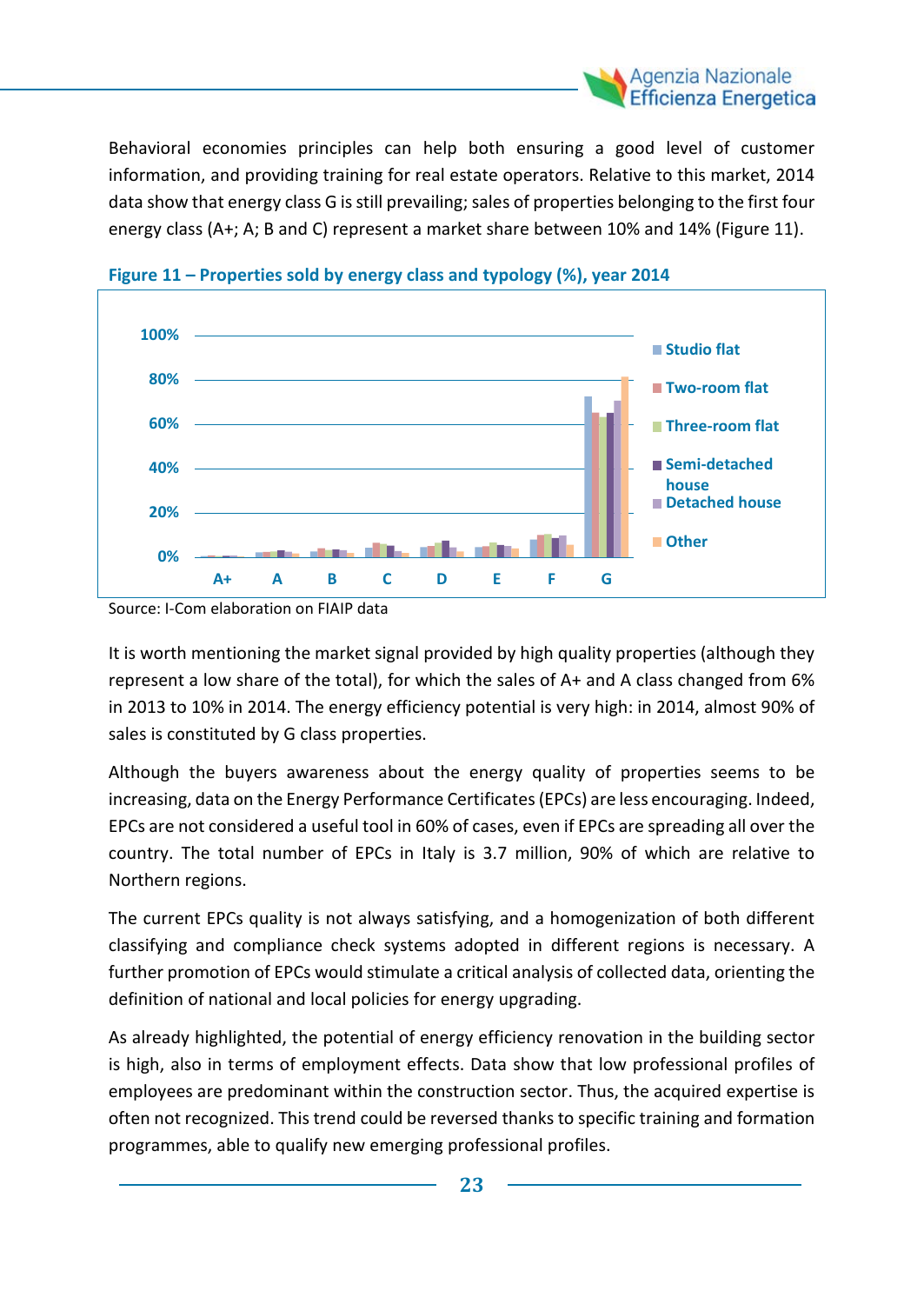#### Agenzia Nazionale **Efficienza Energetica**

Labour policies in the energy efficiency sector play a key role: European Commission estimates 9 million employees in the low carbon sectors, and 5 million new employees in 2020. Strengthening current training initiatives would be needed in order to cope with the increasing competitiveness for qualified human resources. Italy has a relatively disadvantaged starting point, being the last country in the EU28 for tertiary education of young people between 30 and 34 years. Moreover, Italy is followed only by Greece and Croatia for the employment rate of young graduates. It is clear that current education and training system would need to be modified, through new learning methods and more coordination among the academic environment, research institutions and companies.

#### **8. Sustainability and competitiveness of the agro-food system**

The challenges of food production are enormous and would become more and more serious due to the steady increase in world population and the corresponding growth in food demand. To increase food production and at the same time, to reduce impacts of agriculture on the environment, new sustainable production methods would need to be identified and adopted. In particular, new technologies need to be applied to increase the efficiency of primary systems, ensuring high quantity, good quality and safety of food, and avoiding environmental pollution mainly caused by the high use of chemicals and fossil energy.

The *Green Economy* paradigm should be used, adopting a multidisciplinary perspective and an integrated approach, considering not only primary food production, associated to agriculture, industrial transformation and distribution, but also energy issues and the environment with its social and cultural values. Furthermore, the food production is more and more linked with the request of healthy food products due to the changing habits of consumers.

Thus, sustainable agriculture, protecting or improving soil fertility, contributing to the recycling and reutilization of food chain waste, favoring renewable energy production and recovering marginal land, is the most appropriate choice to ensure food availability. Sustainability is not only a fundamental requirement, but also a relevant growth opportunity. In this sense, "sustainable competitiveness" is the objective of agricultural policies in the next future.

In order to preserve the competitiveness both on domestic and international markets, environmental sustainability is a fundamental choice for the whole Italian agro-food system, which represents an economic value equal to EUR 250 billion. In 2013, the food industry had a turnover of EUR 132 billion, with around 400,000 employees and 55,000 companies. After manufacturing, it is the second industry sector in Italy, and one of few sectors having shown an anticyclical trend, thanks both to the high appreciation of our goods on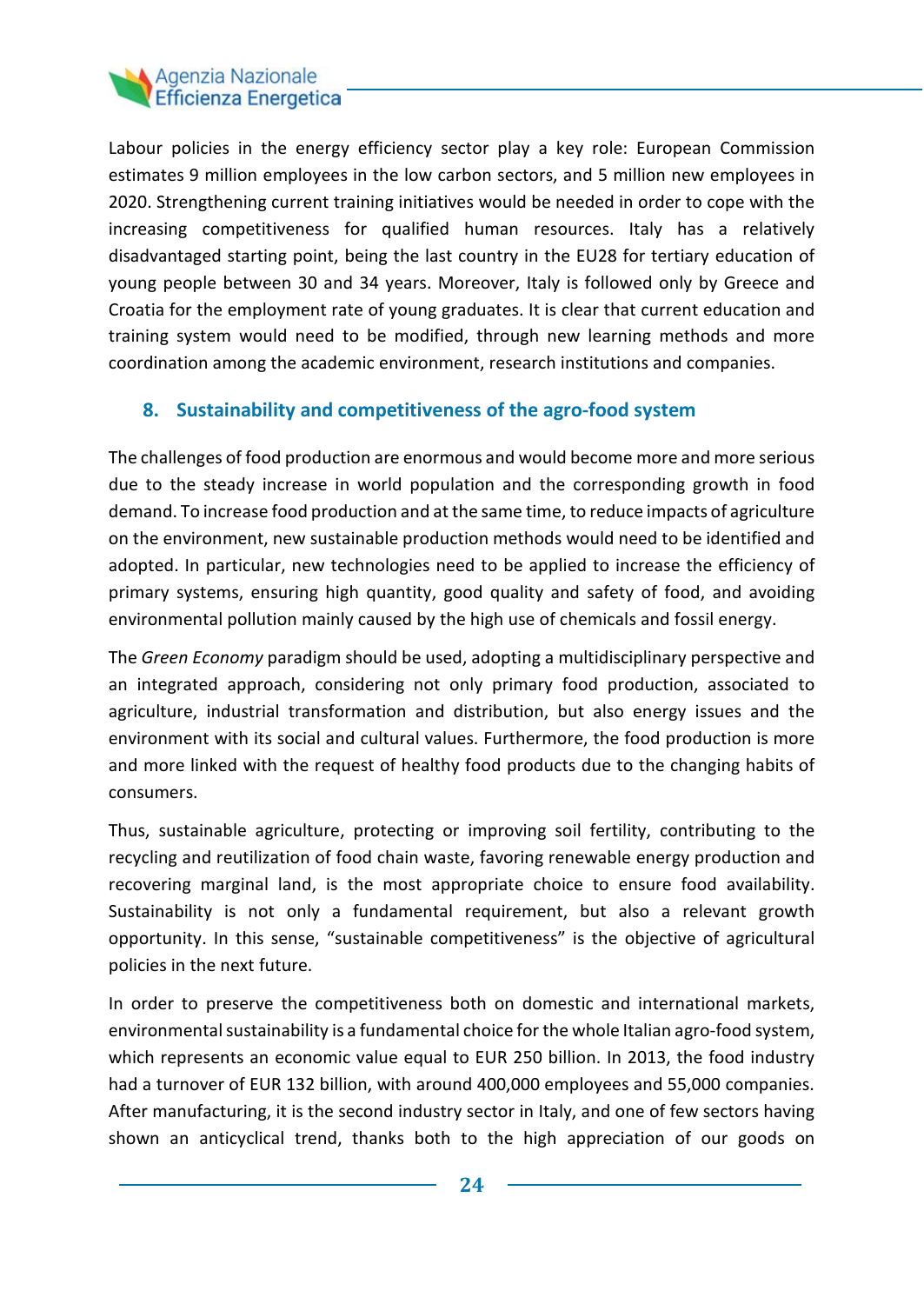

international markets, and to good significant capacity, elements which allow to provide consumers with competitive, quality and safe products.

Agro-food production is more and more oriented towards quality goods, obtained according to environmental protection rules. The innovation in the agro-food chain has contributed to the success of Italian products, and companies are subject to rigorous controls to certify their wholly Italian production cycle. Unfortunately, EU legislation on geographic origin of raw materials is still incomplete, and most often it allows import of food products from abroad which uses inappropriately the label "100% made in Italy".

Italy is also the first exporter of biological products at world level, with sales for EUR 900 million, and is also among the first countries in terms of biological cultivations area (almost 1 million of hectares), number of companies (almost 50,000 employees) and production of biological legumes, cereals, citrus, grapes and olives.

It is worth mentioning that biological agriculture consumes on average one third less energy per unit of product than conventional agriculture, thanks to the use of less intensive tools and techniques, and to local sales channels.

Realizing energy efficiency interventions in the cultivation phase mainly implies a reduction in the utilization of mechanical equipment or a more rational use of technical equipment. Precision agriculture is a technologically advanced technique, where machines allow optimal soil management, and thus play a key role in terms of reducing direct and indirect energy inputs. Several measures can increase energy efficiency in food industry, for example by assessing the potential for cogeneration, tri- and poli-generation or diversification of energy supply, and increasing the amount of renewable energy produced both internally and externally to the system.

Another relevant issue is related to waste: in Europe, millions of tons of food are wasted every year, and according to FAO this corresponds to almost one third of the food totally produced and distributed. In Italy, in 2010, considering agricultural production losses of 1.5 million tons (equal to 3.2% of total production), and a total energy consumption slightly higher than 3 Mtoe, the ENEA estimation of energy cost of vegetable products waste is around 0.1 Mtoe, and the one associated to waste in vegetable food industry is around 0.18 Mtoe.

Finally, energy efficiency interventions should involve the Total Retail Market, where transport and storage in a climatically controlled environment imply a large energy consumption. According to ENEA data, electricity consumption related to commercial services surface of 3,100 hectares is equal to 4.5 Mtoe, against a turnover of EUR 116 billion.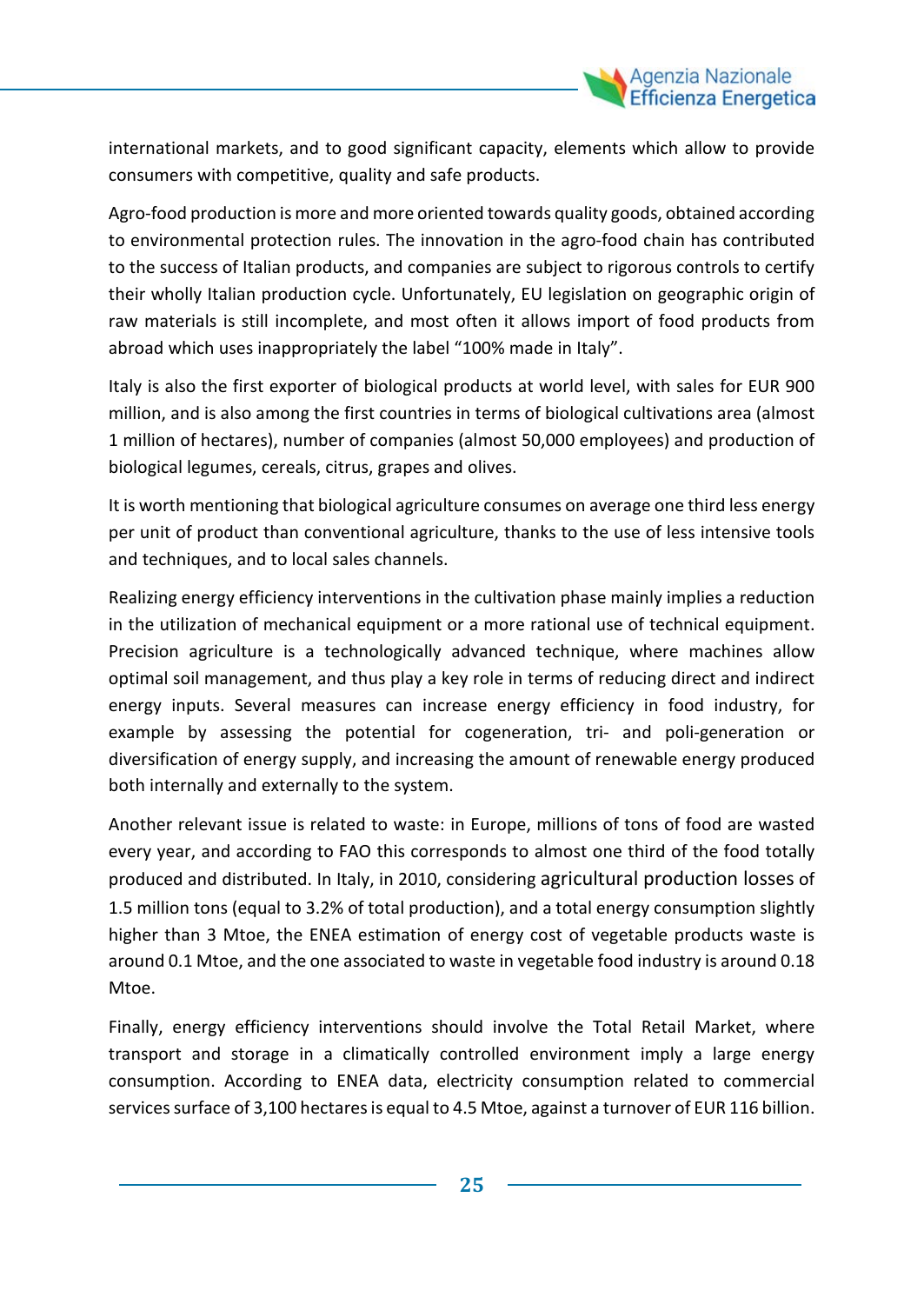

All these solutions imply a deep change in our way of thinking: the participation process started by the Universal Exposition *Expo Milano 2015* around the subject *Feeding the Planet, Energy for Life*, represents a great opportunity for improving the dialogue, debate and education around nutrition, food, and rational and efficient energy use.

#### **Authors**

**Anna Amato**, ENEA **Mauro Annunziato**, ENEA **Antonello Antonicelli**, Regione Puglia **Giovanni Bartucci**, Bartucci SpA **Rossano Basili**, ENEA **Massimo Beccarello**, Confindustria **Ermira Behri**, FILLEA **Mauro Bellone**, ARTI Puglia **Ilaria Bertini**, ENEA **Silvestre Bertolini**, GfK Italia **Lorenzo Bertuccio**, Euromobility **Damiano Biagiotti**, Tuscia University **Enzo Bianco**, Mayor of Catania **Flavio Borfecchia**, ENEA **Luigi Bosco**, Municipality of Catania **Didier Bosseboeuff**, ODYSSEE-MURE Project **François de Brabant**, Between - Ernst&Young **Mauro Brolis**, Finlombarda SpA **Emanuela Caiaffa**, ENEA **Giovanni Campaniello**, Avvenia **Carlo Alberto Campiotti**, ENEA **Americo Carderi**, ENEA **Marco Carta**, AGICI **Piergiorgio Catoni**, ENEA **Marco Chiesa**, Energy & Strategy Group **Vittorio Chiesa**, Energy & Strategy Group **Linda Cifolelli**, ENEA **Rossella Colletta**, ENEA **Nicola Colonna**, ENEA **Valentina Conti**, ENEA **Ezilda Costanzo**, ENEA **Stefania Crotta**, Regione Piemonte **Franco D'Amore**, Institute for competitiveness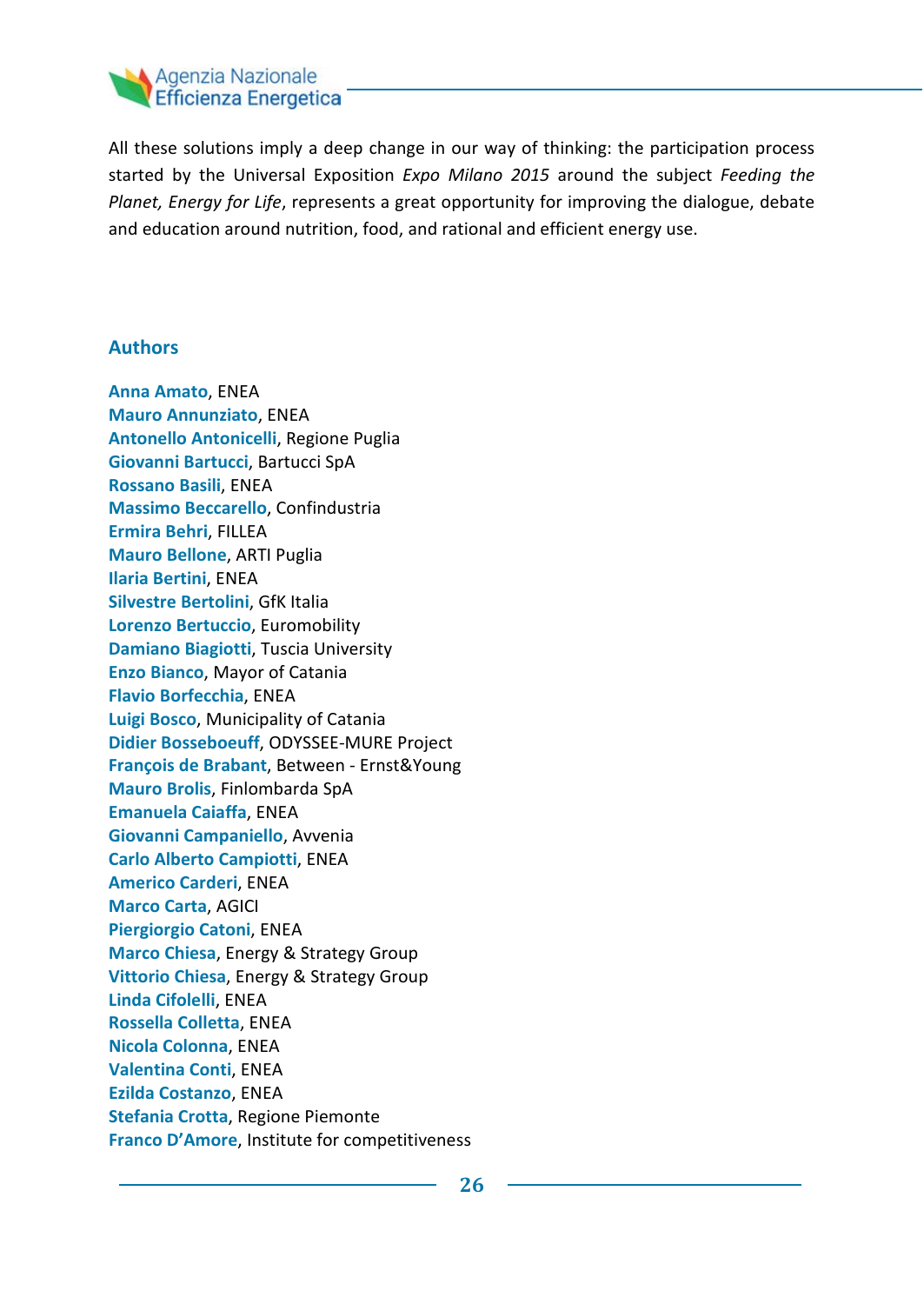

**Giuseppina Del Signore**, ENEA **Anna Sofia Delussu**, Santa Lucia Foundation **Pasquale Di Franco**, ENEA **Alessia Di Gaudio**, Italian Federation for Energy Efficiency **Gianluca Di Pasquale**, Between - Ernst&Young **Dario Di Santo**, Italian Federation for Energy Efficiency **Antonio Disi**, ENEA **Stefano Faberi**, Institute of Studies for the Integration of Systems **Gaetano Fasano**, ENEA **Mauro Fasano**, Regione Lombardia **Marco Fasciolo**, Grandi Navi Veloci SpA **Alessandro Federici**, ENEA **Cinzia Felici**, Consul System SpA **Simone Franzò**, Energy & Strategy Group **Enzo Frasio**, GfK Italia **Carlo Gadaleta Caldarola**, ARTI Puglia **Giuseppe Garofalo**, Tuscia University **Agime Gerbeti**, Gestore Servizi Energetici SpA **Germina Giagnacovo**, ENEA **Giuliana Giovannelli**, FILLEA **Giulia Gioffreda**, Opower **Laura Gaetana Giuffrida**, ENEA **Alessandra Graziani**, FILLEA **Giulio Guarini**, Tuscia University **Micaela Iaiani**, Italian Federation for Energy Efficiency **Massimo Iannetta**, ENEA **Marta Iannucci**, Between - Ernst&Young **Giulia Iorio**, ENEA **Arianna Latini**, ENEA **Benoit Lebot**, IPEEC **Maria Lelli**, ENEA **Michele Loi**, Tholos **Roberto Maldacea**, Euromobility **Laura Manduzio**, ENEA **Mauro Marani**, ENEA **Antonia Marchetti**, ENEA **Amalia Martelli**, ENEA **Maurizio Martina**, Minister of Agricultural, Food and Forestry Policies **Chiara Martini**, ENEA **Marco Mena**, Between - Ernst&Young **Gabriella Messina**, ENEA **Andrea Molocchi**, ECBA Project **Roberto Moncalvo**, Coldiretti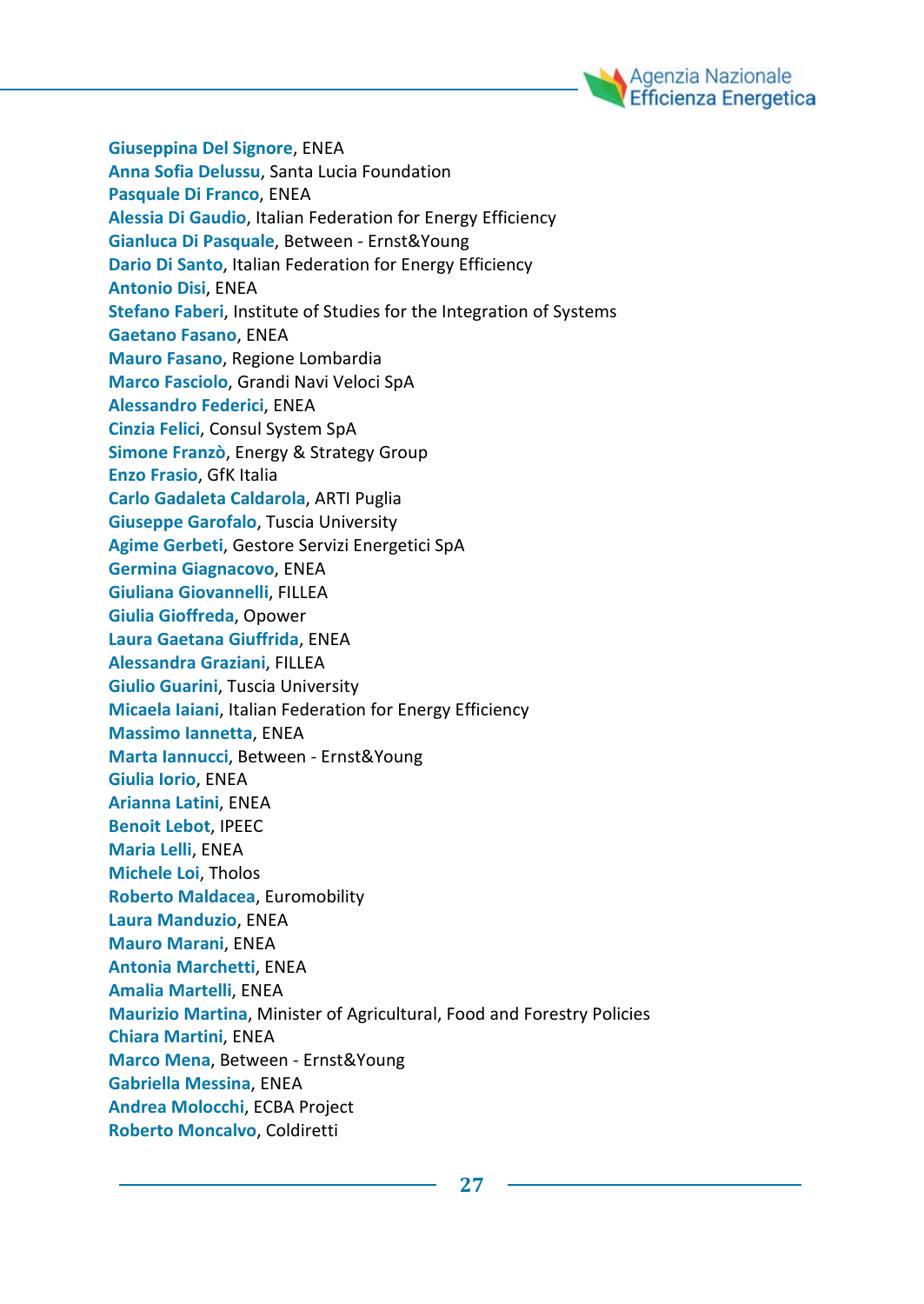

**Roberto Moneta**, ENEA **Anna Moreno**, ENEA **Paolo Morgante**, ENEA **Fabio Musmeci**, ENEA **Gabriele Nanni**, Legambiente **Mario Nocera**, ENEA **Silvia Orchi**, ENEA **Francesco Pacchiano**, ENEA **Rosella Panero**, Italian National Association for Telematics for Transport and Safety **Loriana Paolucci**, University Consortium of Managerial and Industrial Economics **Emanuela Peruzzi**, Gestore Servizi Energetici SpA **Emanuele Piccinno**, University Consortium of Managerial and Industrial Economics **Nicola Piccioni**, Institute of Studies for the Integration of Systems **Francesca Pietroni**, University Consortium of Managerial and Industrial Economics **Giuseppe Piscopo**, Legacoop Agroalimentare **Maurizio Pollino**, ENEA **Francesca Pozzar**, Friuli Innovazione **Domenico Prisinzano**, ENEA **Giorgio Recanati**, ABI Lab **Chiara Riso**, Between - Ernst&Young **Dominique Ristori**, European Commission **Giovanni Riva**, Comitato Termotecnico Italiano **Sara Romano**, Ministry of Economic Development **Patrizia Rutigliano**, Italian Federation of Public Relations **Anna Maria Sàlama**, ENEA **Domenico Santino**, ENEA **Matteo Scoccianti**, ENEA **Luigi Pio Scordamaglia**, Federalimentare **Monica Tarquini**, FORMEZ PA **Robert Thaler**, European Platform on Mobility Management **Giuseppe Tomassetti**, Italian Federation for Energy Efficiency **Maria Cristina Tommasino**, ENEA **Gaetano Valenti**, ENEA **Maria Pia Valentini**, ENEA **Davide Valenzano**, Gestore Servizi Energetici SpA **Maria Van der Hoeven**, IEA **Corinna Viola**, ENEA **Edoardo Zanchini**, Legambiente

> Printed in Italy by ENEA August 2015